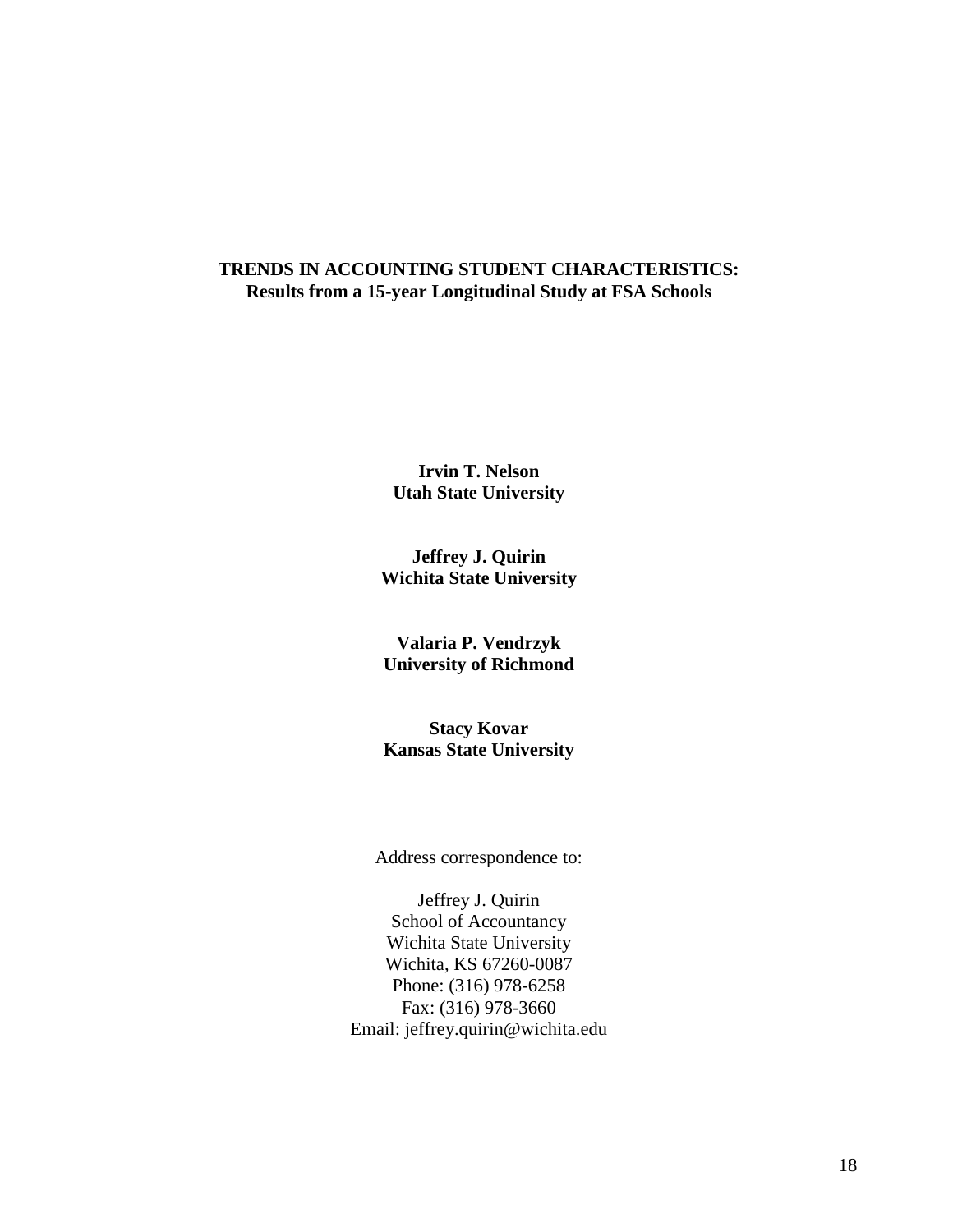## **TRENDS IN ACCOUNTING STUDENT CHARACTERISTICS: Results from a 15-year Longitudinal Study at FSA Schools**

**ABSTRACT***:* This article updates the results from a continuing longitudinal study of characteristics of accounting students, sponsored by the Federation of Schools of Accountancy (FSA) since 1991. Specifically, it reports trends in student characteristics between 2000 and 2006 and discusses their implications to the accounting profession and to accounting education. Measures of student quality continue to rise. The percentage of minority students in undergraduate accounting programs increased; however, no similar increase occurred at the graduate level. There was a drop in the percentage of female students in graduate programs. More students are deciding to major in accounting later in their academic careers, with fewer making the decision in high school and more deciding during their sophomore years of college. Job availability is increasingly the most influential factor in students' decisions to major in accounting. Fewer students are taking the GMAT exam, and fewer Masters' students are joining Beta Alpha Psi. More students are completing internships. Although more are pursuing graduate education, fewer are planning on MBA or PhD degrees. Interest in careers in public accounting is high and increasing, while interest in industry is dropping.

**Data Availability:** Data used in this study are available upon request from the authors. **Keywords:** accounting students, student quality **Acknowledgments:** We gratefully acknowledge financial support provided by the Federation of Schools of Accountancy.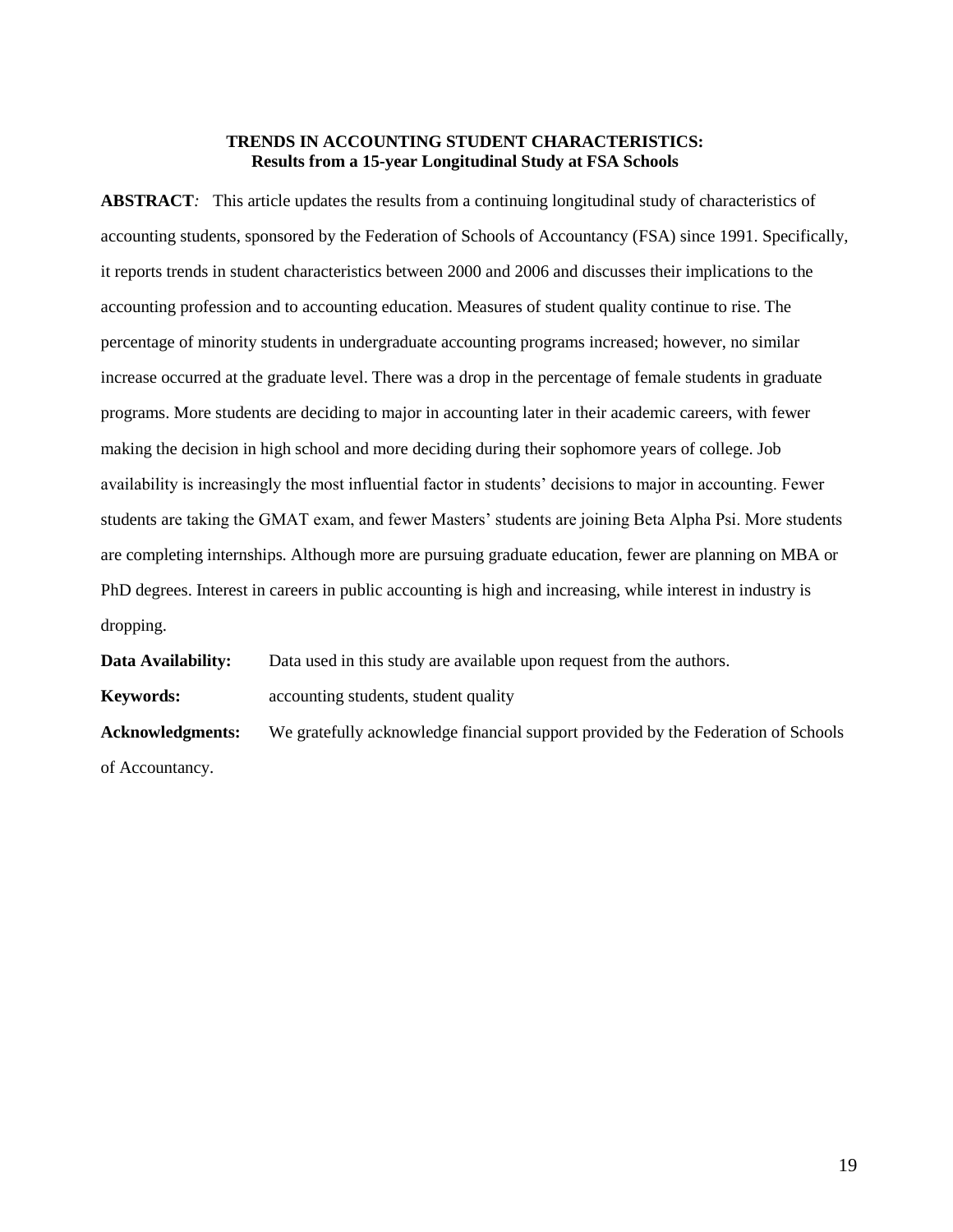#### **INTRODUCTION**

In 1989, concerned over anecdotal reports of a decline in the quality of students in undergraduate and graduate accounting programs (e.g., see Collins 1987; Liebtag 1987; Nelson 1989), the Federation of Schools of Accountancy (FSA) – the organization of accredited graduate programs in accounting – formed a committee. Its charge was to measure and track accounting student provenance ("Where do our accounting majors come from?") and scholastic rankings. In 1990, the committee designed, tested, and administered a survey instrument to students at FSA schools on a preliminary basis (Graves et al. 1991). Initially, to establish a base line measure, the FSA administered the survey annually from 1991 to 1995. Subsequently, to monitor trends, it conducted the survey less frequently −− in 2000 and, most recently, in 2006.

Over the years, the committee expanded the instrument to gather data on other student characteristics, including full-time vs. part-time student status, extracurricular activities, internship experiences, career plans, post-college examination and certification plans, attitudes toward the 150-hour requirement, attitudes toward accounting, locus of learning motivation, and various demographic information, resulting in a rich longitudinal data base of various student characteristics. The most recent survey administration, included questions regarding student perceptions of their educational experiences.<sup>i</sup>

Several articles in the accounting education literature report the results from previous survey administrations (Graves et al. 1992; Graves et al. 1993; Nelson and Deines 1995; Nelson and Vendrzyk 1996; Nelson et al. 2002.) This article focuses on trends revealed in the 2000 and 2006 survey results, with occasional references toward earlier studies for comparison purposes.

Much has changed since the survey was last conducted in 2000 including the Enron/WorldCom debacle, the demise of Arthur Andersen, the implementation of Sarbanes-Oxley (SOX), the public accounting firms' divestiture of their consulting businesses, increases in accounting major enrollments, and cultural changes associated with the coming-of-age of the so-called "Generation Y" (also affectionately known by some as "Generation Me" or "The IPOD Generation"). What has happened to the quality and other characteristics of accounting majors during these critical years?

In spring 2000 and 2006, the FSA administered the survey instrument to both senior<sup>11</sup> accounting majors and graduate students in professional accounting Master's degree programs. Although FSA member school participation was voluntary, twenty schools participated in both the 2000 and 2006 surveys (see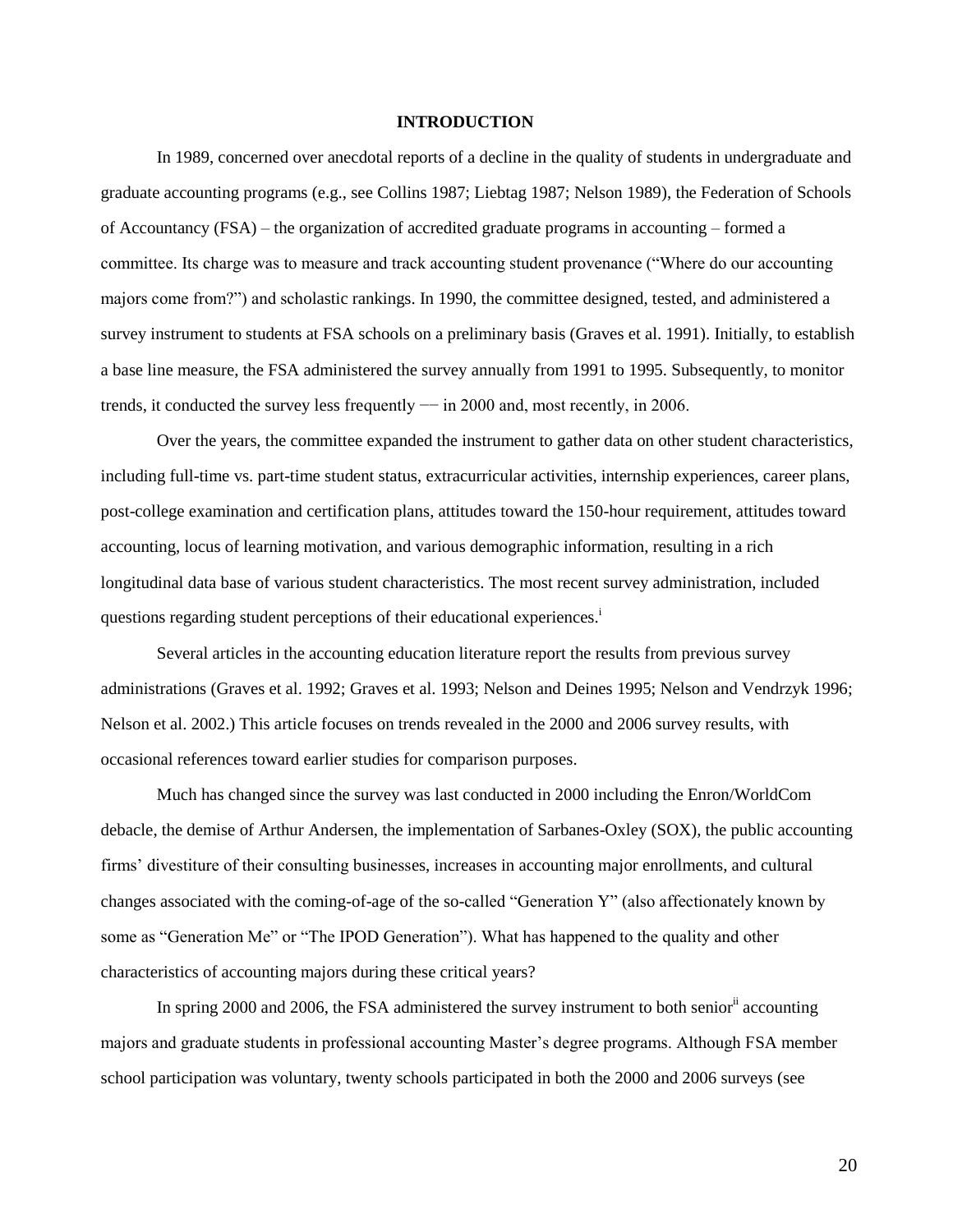Appendix A). At those schools, 1,384 students responded in 2000 and 1,612 in 2006 (see Table 1). We controlled for differences in school characteristics by limiting the study's results to students enrolled in these 20 institutions.<sup>iii</sup>

## **DEMOGRAPHICS**

Table 1 presents demographic-related data (for purposes of discussion, references to data contained in the Tables are rounded to the nearest whole percentage). The gender mix of the 2006 undergraduate accounting students is 57 percent female, statistically unchanged from the 55 percent reported in 2000<sup>iv</sup>. This is consistent with results reported in previous longitudinal FSA studies (Nelson and Vendrzyk 1996; Nelson et al. 2002). In fact, the gender mix at the undergraduate level has been remarkably consistent since the first survey administration in 1991 (54 percent female). However, there have been interesting shifts in the gender mix at the graduate level across time, with females dropping from 60 percent in 2000 to 55 percent in 2006 (significant at the .10 level). This finding reverses a trend reported between 1995 and 2000 (Nelson et al. 2002), when the percentage of females increased significantly (in 1995, males outnumbered females at the graduate level).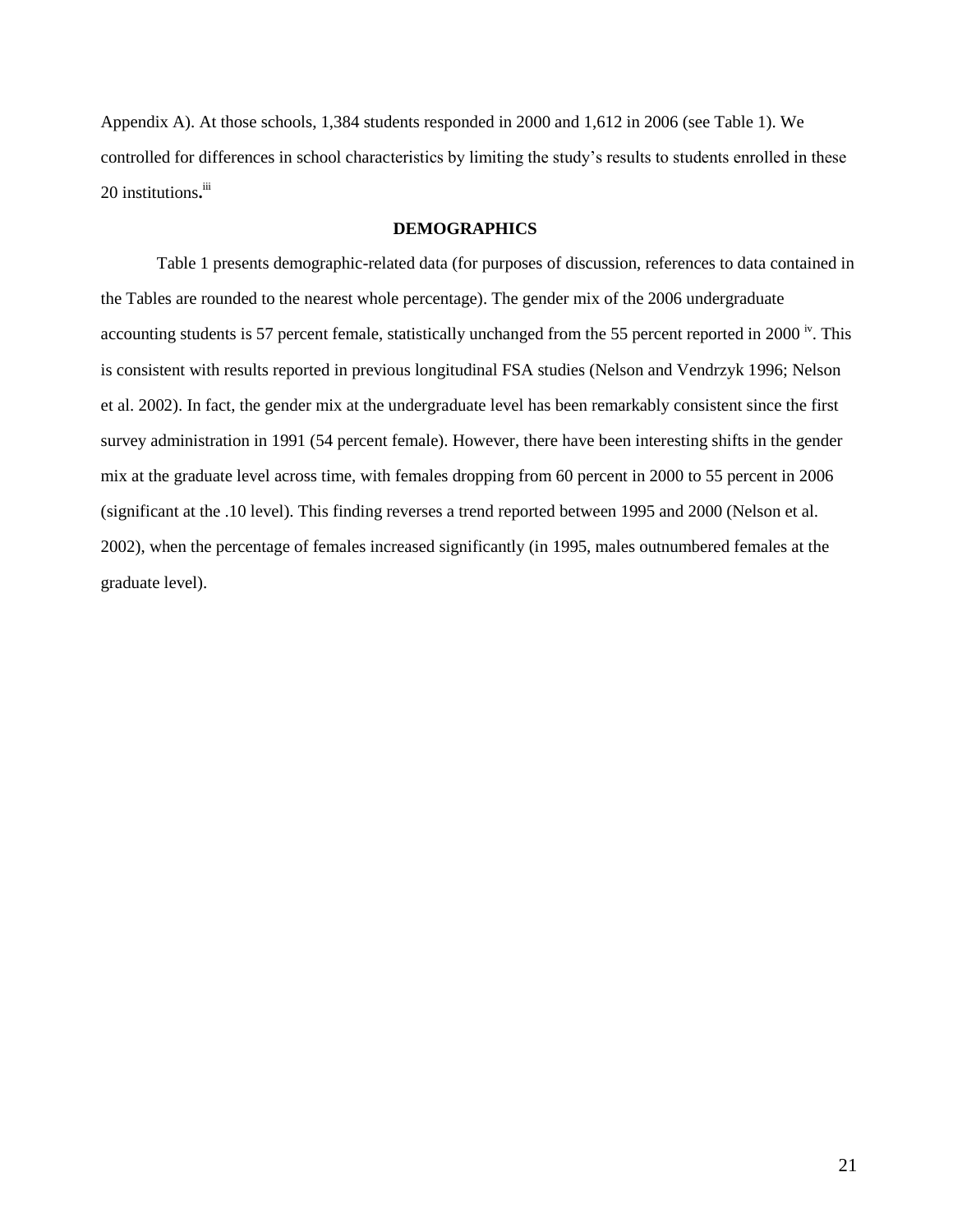|                               |      | <b>SENIORS</b> | $\alpha$ state of students if our the same zo $\Gamma\beta\Lambda$ schools in zood and zood | <b>MASTERS' STUDENTS</b> |      |                             |
|-------------------------------|------|----------------|---------------------------------------------------------------------------------------------|--------------------------|------|-----------------------------|
|                               | 2000 | 2006           |                                                                                             | 2000                     | 2006 |                             |
| Number of Respondents         | 986  | 1,005          |                                                                                             | 398                      | 607  |                             |
|                               | 2000 |                | $\chi^2$ /F-value                                                                           | 2000                     |      | $\chi^2$ /F-value           |
| Gender $(\% )$                |      |                | $0.42^{\rm b}$                                                                              |                          |      | 3.08 <sup>b</sup><br>$\ast$ |
| Male                          | 44.6 | 43.2           |                                                                                             | 39.7                     | 45.3 |                             |
| Female                        | 55.4 | 56.8           |                                                                                             | 60.3                     | 54.7 |                             |
| Ethic Background (%)          |      |                | $43.75^{\circ}$<br>***                                                                      |                          |      | $6.62^{\circ}$              |
| Caucasian/White               | 86.7 | 75.8           |                                                                                             | 74.4                     | 74.5 |                             |
| African American/Black        | 2.9  | 5.2            |                                                                                             | 2.5                      | 2.5  |                             |
| Native American/Indian        | 0.7  | 0.4            |                                                                                             | 0.7                      | 0.3  |                             |
| Mexican American/Hispanic     | 3.3  | 5.2            |                                                                                             | 1.8                      | 2.6  |                             |
| Asian American/Pacific Island | 4.1  | 7.9            |                                                                                             | 7.5                      | 7.1  |                             |
| Other American Ethnic Group   | 0.6  | 1.5            |                                                                                             | 0.0                      | 1.1  |                             |
| Non-U.S. Citizen/Foreign      | 1.7  | 4.0            |                                                                                             | 13.1                     | 11.9 |                             |
|                               |      |                | 1.75 <sup>b</sup>                                                                           |                          |      | $2.52^{\mathrm{b}}$         |
| Age (%)                       |      |                |                                                                                             |                          |      |                             |
| Less than 25                  | 82.5 | 84.3           |                                                                                             | 58.0                     | 64.3 |                             |
| $25 - 30$                     | 9.9  | 9.2            |                                                                                             | 25.1                     | 20.8 |                             |
| $30-40$                       | 4.8  | 4.5            |                                                                                             | 12.1                     | 10.6 |                             |
| Over 40                       | 2.8  | 2.0            |                                                                                             | 4.8                      | 4.3  |                             |
| Status $^{\rm a}$ (%)         |      |                | 0.25 <sup>b</sup>                                                                           |                          |      | $2.03^{b}$                  |
| Full-time                     | 94.9 | 94.4           |                                                                                             | 88.7                     | 91.4 |                             |
| Part-Time                     | 5.1  | 5.6            |                                                                                             | 11.3                     | 8.6  |                             |

**Table 1. Demographics Sample of Students from the same 20 FSA schools in 2000 and 2006**

<sup>a</sup> The wording of the question was, "What has been your student status during most of your accounting program?" <br><sup>b</sup> Indicates an F test statistic;  $\frac{c}{n}$  indicates a Chi-square test

\*Indicates significance at the .10 level; \*\*\* Indicates significance at the .01 level

**Table 2. Student Quality**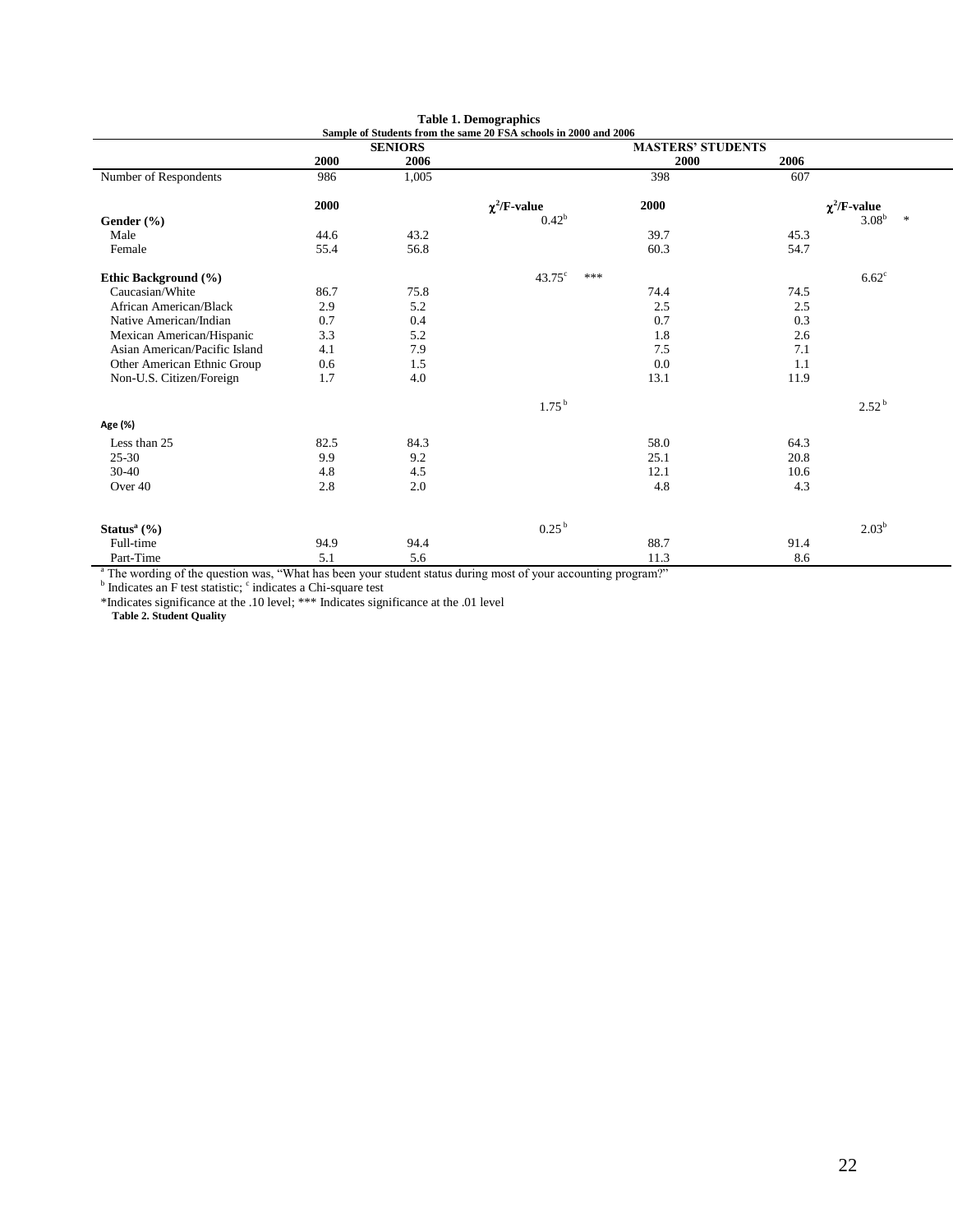|                                       | <b>SENIORS</b> |      |                 |     |      | <b>MASTERS' STUDENTS</b> |                  |        |  |
|---------------------------------------|----------------|------|-----------------|-----|------|--------------------------|------------------|--------|--|
|                                       | 2000           | 2006 |                 |     | 2000 | 2006                     |                  |        |  |
|                                       | (9/0)          | (%)  | F-value<br>6.04 | **  | (%)  | (%)                      | F-value<br>10.07 | ***    |  |
| <b>High School GPA</b><br>$3.6 - 4.0$ | 58.8           | 63.7 |                 |     | 64.7 | 72.0                     |                  |        |  |
| $3.2 - 3.5$                           | 23.1           | 21.5 |                 |     | 19.6 | 18.5                     |                  |        |  |
| $2.8 - 3.1$                           | 14.1           | 11.9 |                 |     | 10.9 | 7.3                      |                  |        |  |
| Below 2.8                             | 4.0            | 2.9  |                 |     | 4.8  | 2.2                      |                  |        |  |
| <b>Undergraduate GPA</b>              |                |      | 16.67           | *** |      |                          | 3.42             | $\ast$ |  |
| $3.6 - 4.0$                           | 27.7           | 32.9 |                 |     | 40.7 | 44.8                     |                  |        |  |
| $3.2 - 3.5$                           | 32.9           | 34.7 |                 |     | 36.4 | 37.5                     |                  |        |  |
| $2.8 - 3.1$                           | 26.0           | 24.6 |                 |     | 19.6 | 15.1                     |                  |        |  |
| Below 2.8                             | 13.4           | 7.8  |                 |     | 3.3  | 2.6                      |                  |        |  |
|                                       |                |      |                 |     |      |                          |                  |        |  |
| <b>Undergraduate Accounting GPA</b>   |                |      | 2.01            |     |      |                          | 0.20             |        |  |
| $3.6 - 4.0$                           | 37.2           | 28.5 |                 |     | 44.0 | 45.2                     |                  |        |  |
| $3.2 - 3.5$                           | 24.9           | 26.5 |                 |     | 31.7 | 31.6                     |                  |        |  |
| $2.8 - 3.1$                           | 32.0           | 31.7 |                 |     | 16.1 | 14.9                     |                  |        |  |
| Below 2.8                             | 15.9           | 13.3 |                 |     | 0.7  | 2.0                      |                  |        |  |
| No undergraduate accounting           | na             | na   |                 |     | 7.5  | 6.3                      |                  |        |  |
|                                       |                |      |                 |     |      |                          |                  |        |  |
| <b>SAT Total or ACT Composite</b>     |                |      | 1.55            |     |      |                          | 12.39            | ***    |  |
| 1320-1600 or 30-36                    | 10.5           | 15.0 |                 |     | 15.3 | 25.2                     |                  |        |  |
| 1170-1310 or 26-29                    | 40.6           | 37.4 |                 |     | 41.9 | 41.5                     |                  |        |  |
| 1020-1160 or 22-25                    | 35.8           | 33.6 |                 |     | 33.5 | 26.1                     |                  |        |  |
| Below 1010 or below 22                | 13.1           | 14.0 |                 |     | 9.3  | 7.2                      |                  |        |  |
|                                       |                |      |                 |     |      |                          |                  |        |  |

(Table continued)

FSA studies conducted prior to 2000 reported a steady increase in the percentage of minority students enrolled in undergraduate accounting programs. Minority student representation grew from seven percent in 1991 to 15 percent in 1995, but there was no statistically significant change between 1995 and 2000 (Nelson and Vendrzyk 1996; Nelson et al. 2002). Excluding international students, the percentage of undergraduate minority students increased dramatically − from 12 percent in 2000 to 20 percent in 2006 (significant at the .01 level). Further, partitioning the sample reveals that the largest gains were shown in the African American (from three to five percent), and Asian American (from four to eight percent) sub-groups.

Unfortunately, minority representation in graduate accounting programs does not report the same gains. Excluding international students, the percentage of minority students in Master's programs changed from 13 percent in 2000 to 14 percent in 2006, an insignificant increase. Further, previous longitudinal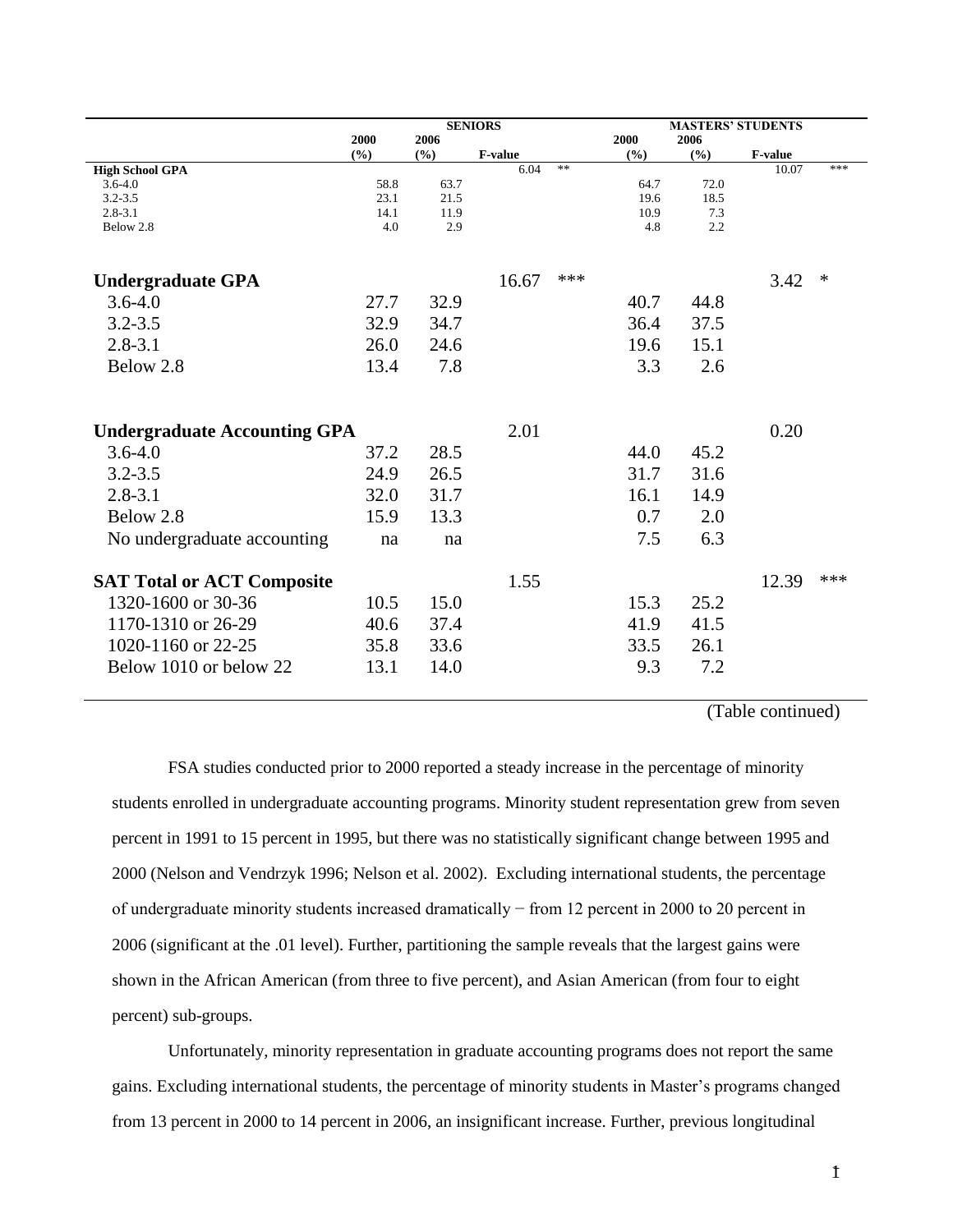studies report no significant changes in minority representation in graduate programs (Nelson and Vendrzyk 1996; Nelson et al. 2002). There may be a small, silver lining: it is heartening to note that the raw percentage reported in 2006 is twice as high as that reported in 1991. It would be very good news if this apparent doubling (from seven percent in 1991 to 14 percent in 2007) is not spurious, but simply too small to be captured statistically in five-year increments given our sample sizes. Of course, we cannot substantiate such a hypothesis given the limitations of the data. What is known is that the percentage of American minorities in graduate programs is lagging behind the percentage in undergraduate programs (this has been consistent in every FSA survey since 1991). Of particular concern is the fact that, while the percentage of African American students at the undergraduate level increased from three to five percent between 2000 and 2006, the percentage of African American students at the graduate level stayed flat at 2.5 percent.

We find no statistically significant change in the ages of either undergraduate or graduate students between 2000 and 2006. However, between 1995 and 2000 the percentage of younger (below age 25) students at the graduate level increased from 48 to 62 percent. Although not directly comparable, the fact that this group remained above 60 percent in 2006 suggests that this trend may continue. Similarly, we report no significant change in the percentage of students who are attending school part-time versus fulltime, at either the graduate or undergraduate level. At the graduate level, approximately 90 percent of the students report attending full-time in both 2000 and 2006. Again, the data reports no reversal from the significant increase in the percentage students who were full-time at the graduate level reported in the 1995-2000 study

#### **STUDENT QUALITY**

Table 2 reports student quality, as measured by self-reported GPAs and standardized entrance exam scores. The change in GPAs for senior students is clearly upward. The percentage of seniors who reported high school GPAs of 3.6 or higher rose from 59 percent in 2000 to 64 percent in 2006 (significant at the .05 level). Concurrently, those who had undergraduate college GPAs of 3.6 or higher increased from 28 percent in 2000 to 33 percent in 2006 (significant at the .01 level). Both of these trends are consistent with those reported in prior studies (e.g., in 1993 the percentages of students reporting high school and college GPAs of 3.6-4.0 were 45 and 19 percent, respectively; see Nelson and Vendrzyk 1996; Nelson et al. 2002). Unlike past studies, however, which also reported increases in undergraduate accounting GPAs, the 2000-2006 data finds no corresponding increase in accounting courses.(Just though the word inflation used here may open a can of worms. In fact, while not statistically significant, the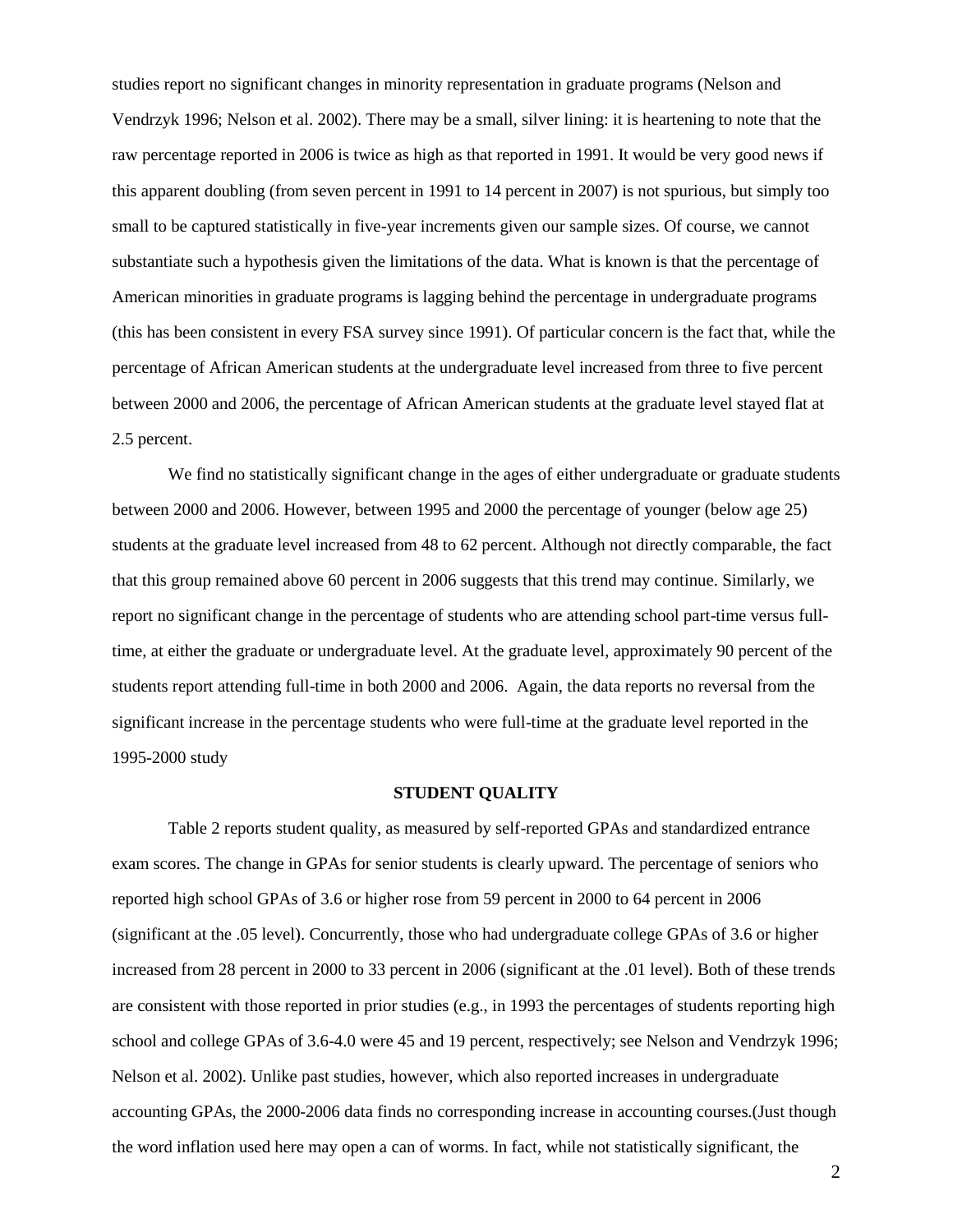percentage with accounting GPAs of 3.6 or higher actually dropped from 37 percent in 2000 to 29 percent in 2006.

| <b>Table 2. Student Quality (continued)</b> |        |                |                |        |                          |                |     |  |  |  |
|---------------------------------------------|--------|----------------|----------------|--------|--------------------------|----------------|-----|--|--|--|
|                                             |        | <b>SENIORS</b> |                |        | <b>MASTERS' STUDENTS</b> |                |     |  |  |  |
|                                             | 2000   | 2006           |                | 2000   | 2006                     |                |     |  |  |  |
|                                             | $(\%)$ | $(\%)$         | <b>F-value</b> | $(\%)$ | $(\%)$                   | <b>F-value</b> |     |  |  |  |
| <b>GMAT</b>                                 |        |                | 1.41           |        |                          | 25.38          | *** |  |  |  |
| >650                                        | 1.3    | 0.7            |                | 3.3    | 5.0                      |                |     |  |  |  |
| 610-650                                     | 9.1    | 6.1            |                | 29.2   | 30.5                     |                |     |  |  |  |
| 560-600                                     | 8.9    | 6.5            |                | 27.7   | 18.7                     |                |     |  |  |  |
| 510-550                                     | 7.9    | 8.7            |                | 20.3   | 19.4                     |                |     |  |  |  |
| Below 510                                   | 6.3    | 6.6            |                | 14.4   | 10.2                     |                |     |  |  |  |
| Have not taken                              | 66.5   | 71.4           |                | 5.1    | 16.2                     |                |     |  |  |  |
| <b>Graduate GPA</b>                         |        |                |                |        |                          | 0.40           |     |  |  |  |
| $3.6 - 4.0$                                 | na     | na             |                | 50.4   | 51.8                     |                |     |  |  |  |
| $3.2 - 3.5$                                 | na     | na             |                | 27.7   | 28.2                     |                |     |  |  |  |
| $2.8 - 3.1$                                 | na     | na             |                | 10.8   | 11.5                     |                |     |  |  |  |
| Below 2.8                                   | na     | na             |                | 0.8    | 0.5                      |                |     |  |  |  |
| In first semester                           | na     | na             |                | 10.3   | 8.0                      |                |     |  |  |  |
| <b>Graduate Accounting GPA</b>              |        |                |                |        |                          | 1.85           |     |  |  |  |
| $3.6 - 4.0$                                 | na     | na             |                | 50.9   | 50.8                     |                |     |  |  |  |
| $3.2 - 3.5$                                 | na     | na             |                | 21.7   | 26.3                     |                |     |  |  |  |
| $2.8 - 3.1$                                 | na     | na             |                | 12.1   | 11.7                     |                |     |  |  |  |
| Below 2.8                                   | na     | na             |                | 0.7    | 0.7                      |                |     |  |  |  |
| No graduate accounting yet                  | na     | na             |                | 14.6   | 10.5                     |                |     |  |  |  |

na indicates the data is not applicable

\*, \*\*, and \*\*\* indicate significance at the .10, the .05 and the .01 level, respectively.

An inherent weakness in the use of GPA measures of student quality is that general grade inflation across time is a confounding factor.<sup>5</sup> For this reason, the survey also collected self-reported information on standardized entrance examination scores. These data also indicate some increases in student quality between 2000 and 2006. Although not statistically significant, the percentage of accounting seniors reporting SAT scores of 1320 or above (or ACT scores of 30 or above) rose from 11 in 2000 percent to 15 percent in 2006, apparently continuing a statistically significant increase reported for 1995-2000 (Nelson et al. 2002).

The results for Masters' students are similar to those of seniors. We find significant increases in high school GPA (at the .01 level), as well as undergraduate college GPA (at the .10 level). The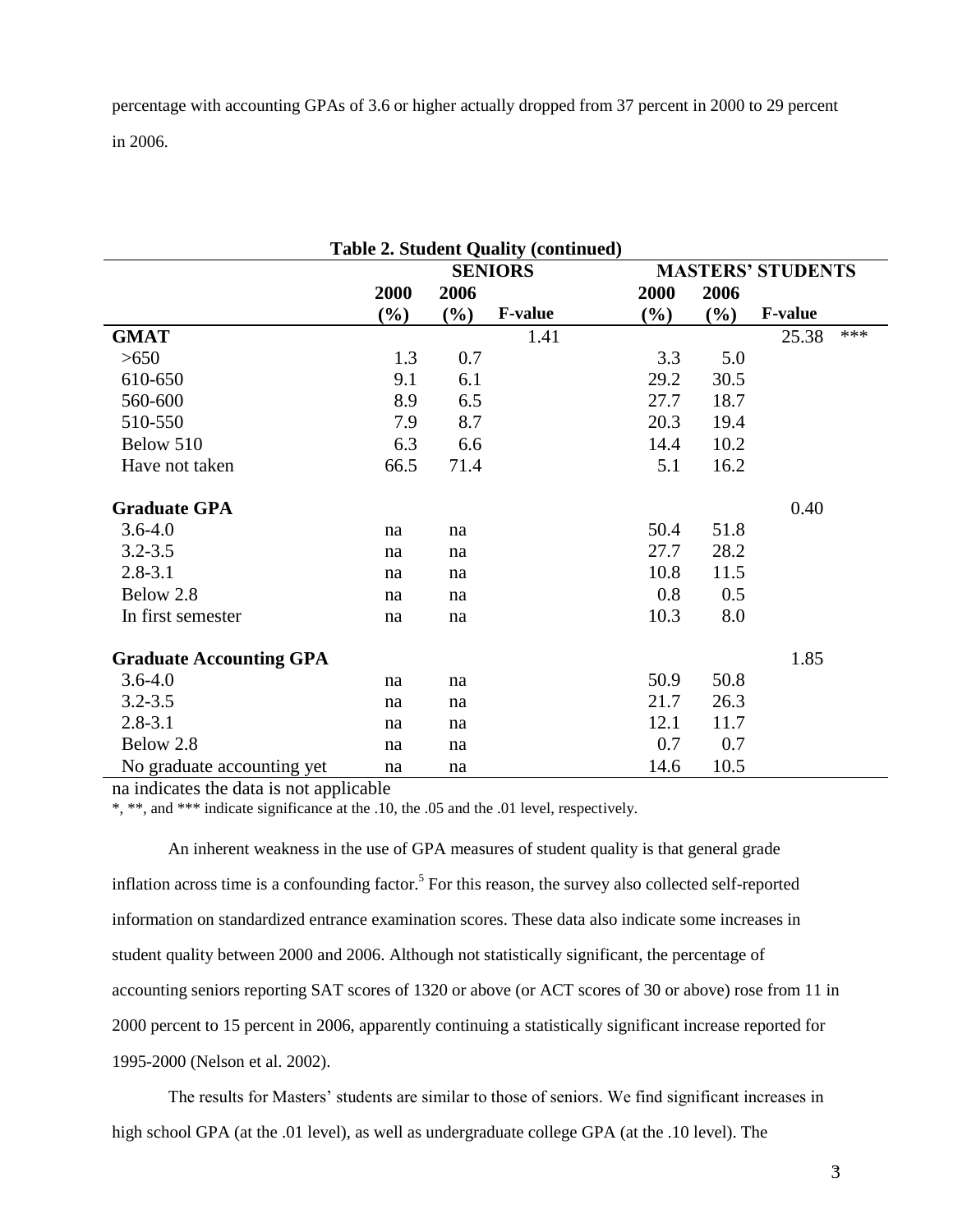percentage of Masters' students with high school GPAs of 3.6 and above increased from 65 percent in 2000 to 72 percent in 2006. Those with undergraduate college-level GPAs in the 3.6 and above range rose from 41 percent in 2000 to 45 percent in 2006. Again, as with seniors, there was no statistically significant change in undergraduate accounting GPAs among Masters' students.

The change in Masters' students' graduate-level GPAs was not statistically significant. The raw data indicates that the percentage with graduate GPAs of 3.6 and higher was 50 percent in 2000 and 52 percent in 2006. The overall change in Masters' students' graduate-level accounting GPAs was also insignificant at any level, indicating that the apparent huge grade inflation in graduate accounting courses reported in 1993-2000 has leveled off. (Graduate accounting GPA of 3.6 and higher was reported as 37 percent in 1993, 46 percent in 1995, and 57 percent in 2000 – see Nelson and Vendrzyk 1996; Nelson et al, 2002).

Changes in standardized entrance exam scores are consistent with a rise in student quality for Masters' students. For the SAT/ACT exams, the percentage of students scoring 1320 or higher (ACT 30 or higher) increased dramatically from 15 percent to 25 percent between 2000 and 2006 (significant at the .01 level). A review of the other, lower-scoring categories reveals a drop in all of them during the 2000 to 2006 period. Similarly, top GMAT scores (610 and above) rose from 33 percent in 2000 to 36 percent in 2006 (also significant at the .01 level). However, the most interesting result pertaining to the GMAT score was a large increase in the percentage of students who had not taken the GMAT. In 2000, only 5 percent of Masters' students had not taken the GMAT, where as in 2006, 16 percent reported not having taken the GMAT. This finding suggests that some schools may be dropping the GMAT as a requirement for entrance into their programs. Unfortunately, this marked increase in the number of graduate students not having taken the GMAT causes difficulty in interpreting the results in relation to graduate student quality.

The potential for confounding factors necessitates the use of caution when drawing conclusions regarding the quality of accounting students at both the undergraduate and graduate levels. In addition to any effects from possible grade inflation, standardized exam scores may be increasing for reasons other than student quality, such as better test preparation and multiple examination sittings. However, it is safe to say that our data does not support a hypothesis that undergraduate student quality is decreasing. Further, irrespective of any change in student quality, the results provide information suggesting the overall quality of both seniors and Masters' students in FSA accounting programs in the year 2006 is reasonably good,<sup>6</sup> with high percentages of seniors and Masters' accounting students above the 50th percentile of the SAT/ACT and GMAT test scores.<sup>7</sup>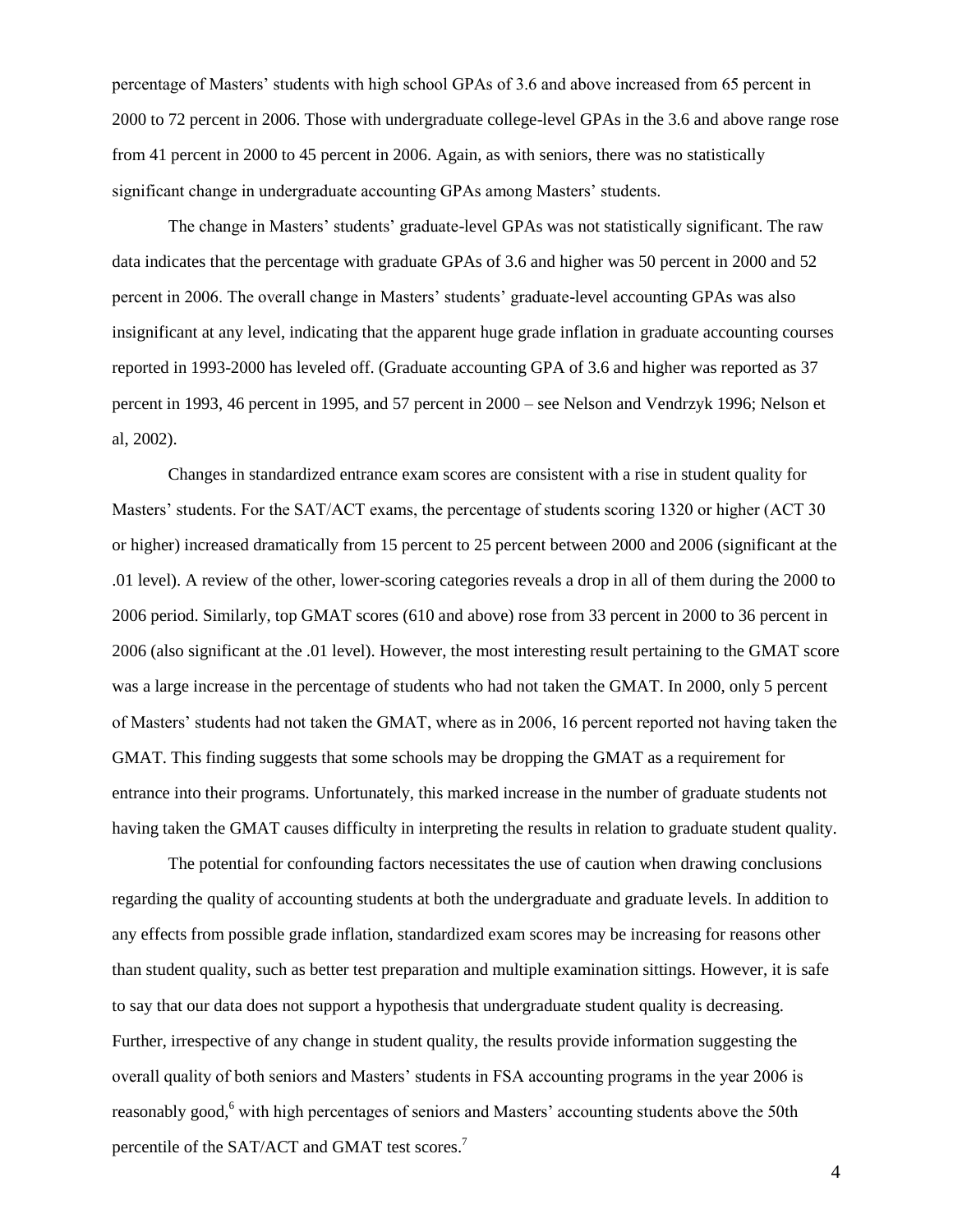# **ACADEMIC MAJOR DECISION**

Table 3 reports the factors influencing and the timing of students' decisions to choose accounting as an academic major. The vast majority of accounting students (85 percent of seniors and 88 percent of Masters' students in 2006) personally know someone – either a relative, friend, or other acquaintance – who is an accountant.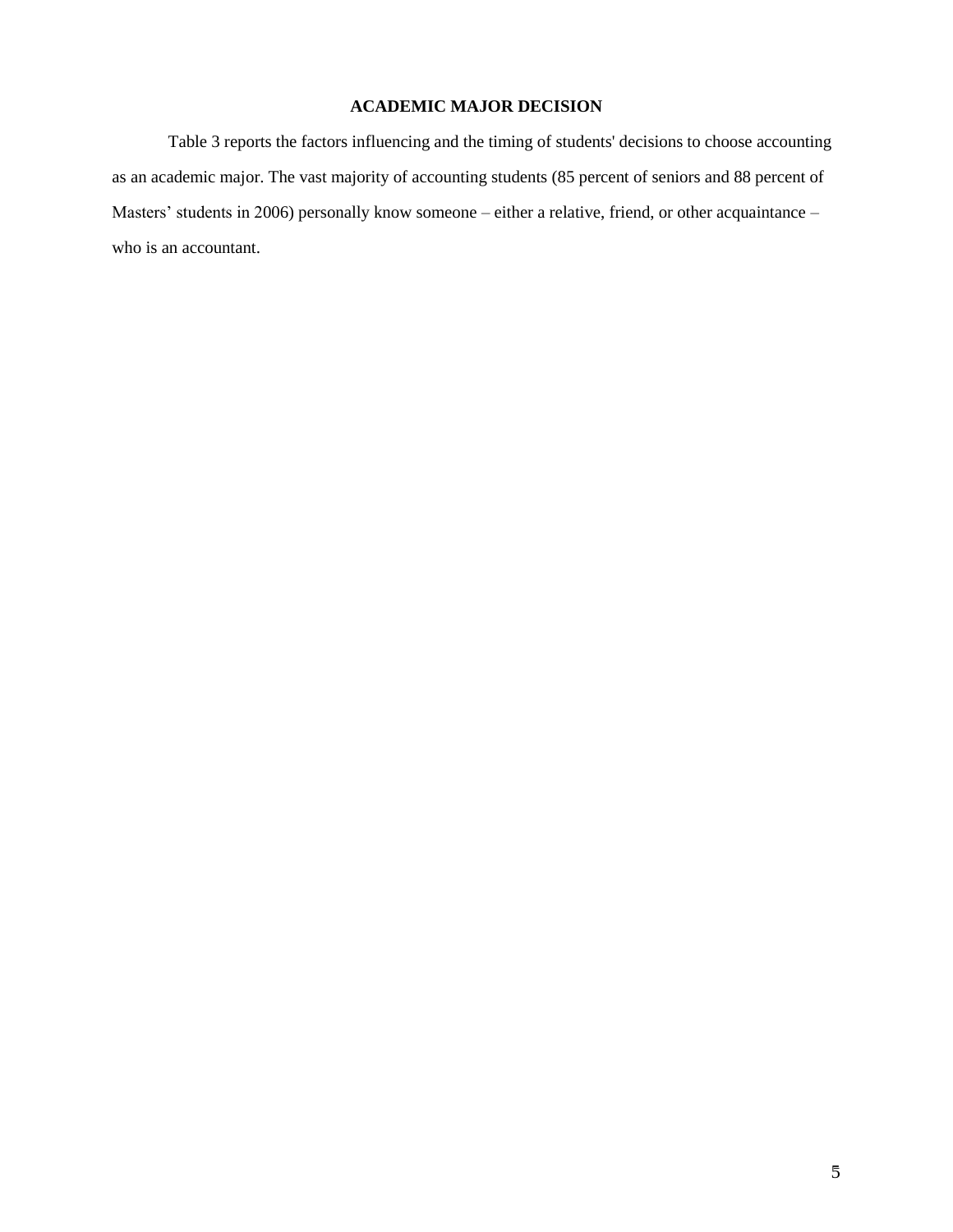|                                            | Table 5. Academic Major Decision | <b>SENIORS</b> |          |     |      |      |                          |
|--------------------------------------------|----------------------------------|----------------|----------|-----|------|------|--------------------------|
|                                            |                                  |                |          |     |      |      | <b>MASTERS' STUDENTS</b> |
|                                            |                                  |                |          |     |      |      |                          |
|                                            | 2000                             | 2006           |          |     | 2000 | 2006 |                          |
|                                            | (%)                              | $(\%)$         | $\chi^2$ |     | (%)  | (%)  | $\chi^2$                 |
| Do you personally know someone who is an   |                                  |                | 1.76     |     |      |      | 0.40                     |
| accountant?                                |                                  |                |          |     |      |      |                          |
| N <sub>o</sub>                             | 17.1                             | 15.0           |          |     | 13.6 | 12.2 |                          |
| Yes                                        | 82.9                             | 85.0           |          |     | 86.4 | 87.8 |                          |
| When did you first seriously consider      |                                  |                | 17.22    | *** |      |      | 6.28                     |
| accounting as an academic major?           |                                  |                |          |     |      |      |                          |
| During high school                         | 40.2                             | 31.3           |          |     | 31.7 | 27.6 |                          |
| Freshman in college                        | 19.6                             | 22.3           |          |     | 11.8 | 15.7 |                          |
| Sophomore in college                       | 30.6                             | 34.1           |          |     | 22.7 | 25.1 |                          |
| Junior in college                          | 8.5                              | 11.0           |          |     | 7.6  | 8.6  |                          |
| Senior in college                          | 1.1                              | 1.3            |          |     | 3.5  | 2.5  |                          |
| Later                                      | na                               | na             |          |     | 22.7 | 20.5 |                          |
|                                            |                                  |                |          |     |      |      |                          |
| At what point did you make the decision to |                                  |                | 16.26    | *** |      |      | 6.18                     |
| major in accounting?                       |                                  |                |          |     |      |      |                          |
| During high school                         | 27.8                             | 20.4           |          |     | 23.4 | 19.7 |                          |
| Freshman in college                        | 20.4                             | 20.6           |          |     | 14.6 | 16.2 |                          |
| Sophomore in college                       | 35.9                             | 39.9           |          |     | 21.7 | 27.2 |                          |
| Junior in college                          | 14.1                             | 16.8           |          |     | 12.1 | 12.4 |                          |
| Senior in college                          | 1.8                              | 2.3            |          |     | 4.0  | 3.3  |                          |
| Later                                      | na                               | na             |          |     | 24.2 | 21.2 |                          |
| What effect did the first year accounting  |                                  |                | 2.40     |     |      |      | 2.86                     |
| courses have on your attitude toward the   |                                  |                |          |     |      |      |                          |
| accounting profession?                     |                                  |                |          |     |      |      |                          |
| Very positive                              | 32.5                             | 33.5           |          |     | 38.4 | 38.0 |                          |
| Positive                                   | 37.0                             | 38.5           |          |     | 33.4 | 37.5 |                          |
| Neutral                                    | 22.3                             | 20.9           |          |     | 21.1 | 17.7 |                          |
| Negative                                   | 7.1                              | 5.8            |          |     | 6.3  | 5.8  |                          |
|                                            | 1.1                              | 1.3            |          |     | 0.8  | 1.0  |                          |
| Very Negative                              |                                  |                |          |     |      |      |                          |
| Before you decided on an accounting major, |                                  |                | 29.61    | *** |      |      | **<br>8.51               |
| what was your major?                       |                                  |                |          |     |      |      |                          |
| Undecided                                  | 13.5                             | 13.3           |          |     | 10.1 | 8.1  |                          |
| <b>Business</b>                            | 27.7                             | 37.4           |          |     | 34.6 | 43.7 |                          |
| Non-business                               | 27.2                             | 26.7           |          |     | 29.6 | 25.3 |                          |
| Always planned on an accounting major      | 31.6                             | 22.6           |          |     | 25.7 | 22.9 |                          |
|                                            |                                  |                |          |     |      |      |                          |
| What single factor most influenced your    |                                  |                | 30.10    | *** |      |      | 7.25                     |
| decision to pursue accounting as a major?  |                                  |                |          |     |      |      |                          |
| Availability of jobs                       | 22.5                             | 33.3           |          |     | 30.2 | 33.4 |                          |
| Money/good salaries                        | 22.8                             | 18.4           |          |     | 15.1 | 15.7 |                          |
| Lifestyle/prestige                         | 4.1                              | 4.0            |          |     | 3.5  | 3.3  |                          |
| Interesting/exciting profession            | 19.2                             | 17.8           |          |     | 19.8 | 18.7 |                          |
| Intellectual challenge                     | 13.6                             | 11.8           |          |     | 11.8 | 14.9 |                          |
| Other (none of the above)                  | 17.8                             | 14.7           |          |     | 19.6 | 14.0 |                          |

**Table 3. Academic Major Decision**

\*\*Indicates significance at the .05 level; \*\*\* Indicates significance at the .01 level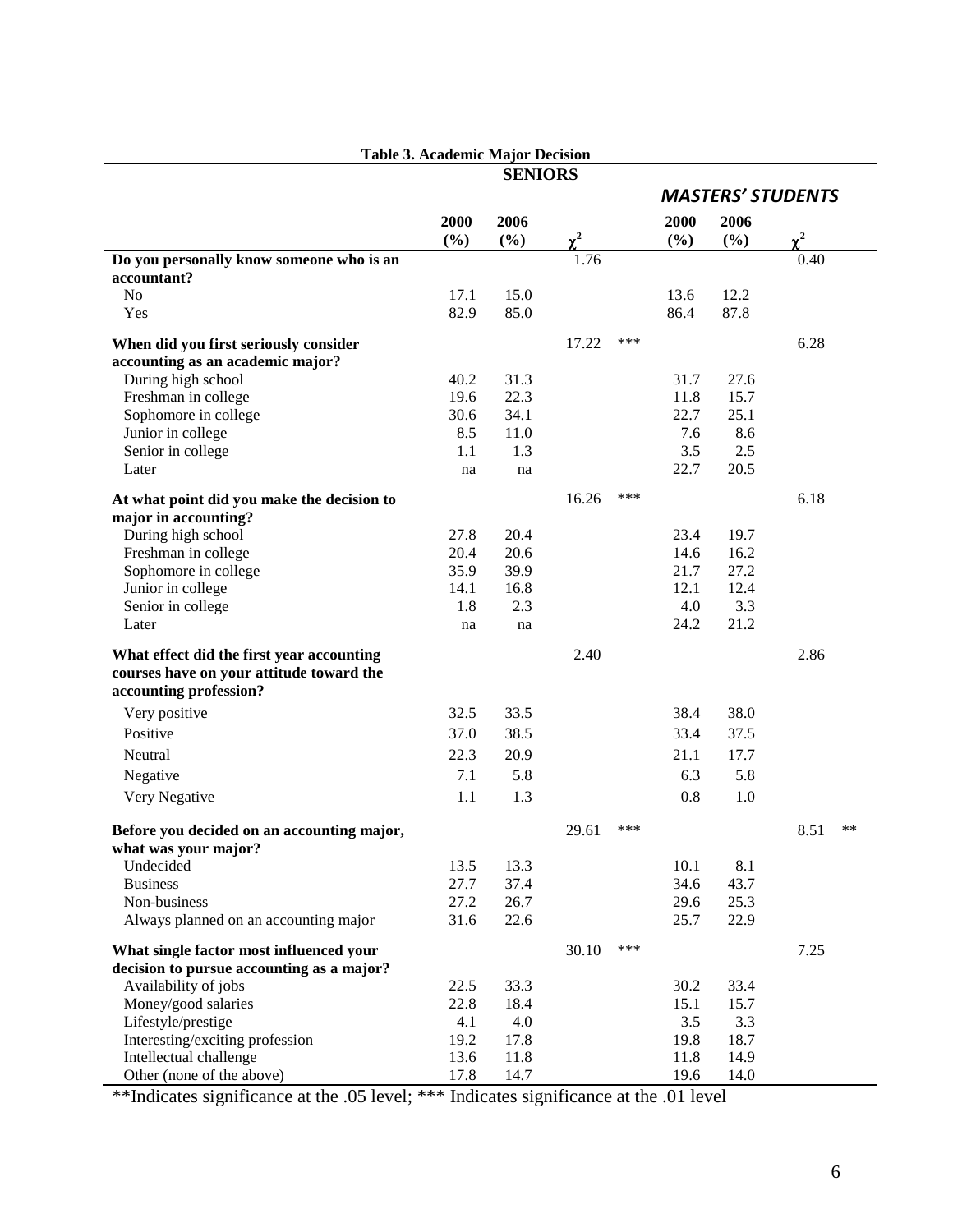The timing of students' decisions to major in accounting appears to be taking place later. Although many accounting seniors first considered majoring in accounting while still in high school (31 percent in 2006), this percentage is dropping over time (from 40 percent in 2000, significant at the .01 level). This change is consistent with a similar drop reported in 1995-2000 (Nelson et al. 2002). This trend suggests that fewer accounting students are entering business colleges with pre-conceived notions that they want to be accountants.

Meanwhile, the percentage of students who actually made the decision to major in accounting during their sophomore year of college is increasing. Among seniors in 2000, 36 percent made their decision in the sophomore year. By 2006, this portion had risen to 40 percent (significant at the .01 level). While not statistically significant, a similar trend appears to exist for Masters' students, as well. Thus, the most common year for selecting accounting as a major remains the sophomore year in college, and the evidence suggests this is becoming increasingly typical. This finding underscores the importance of giving students a good impression of accounting during their first accounting courses, which are typically taken during the sophomore year.

In an attempt to measure the effectiveness of the first course in accounting as a recruiting tool, the survey asked students what effect that course had on their attitudes toward the accounting profession. Although we find no statistically significant changes between 2000 and 2006, it is apparent that most students had a favorable impression of the course. In 2006, 72 percent of accounting seniors reported that their first accounting course had either a "positive" or "very positive" effect on their attitudes toward the accounting profession. For 2006 survey respondents, we examined the relation between student quality and their reaction to their first course in accounting. Untabulated ANOVA results confirm that this relation is positive and significant for the seniors, regardless if we measure student quality using undergraduate GPA ( $F=6.74$ ,  $p=0.01$ ) or SAT score ( $F=9.20$ ,  $p=0.01$ ). In addition, 26 percent of the seniors had both an undergraduate GPA of 3.6 or better **and** had a positive or very positive impression of their introductory course. Unfortunately, the survey yields no insight into how many bright business students may have been "turned off" to the accounting profession by the first accounting course, and selected other majors.

Consistent with an apparent trend toward later career decision points, the percentage of students who had always planned on an accounting major is dropping (32 percent of seniors in 2000, 23 percent in 2006), while the percentage of students who had originally been some other business major and then

-7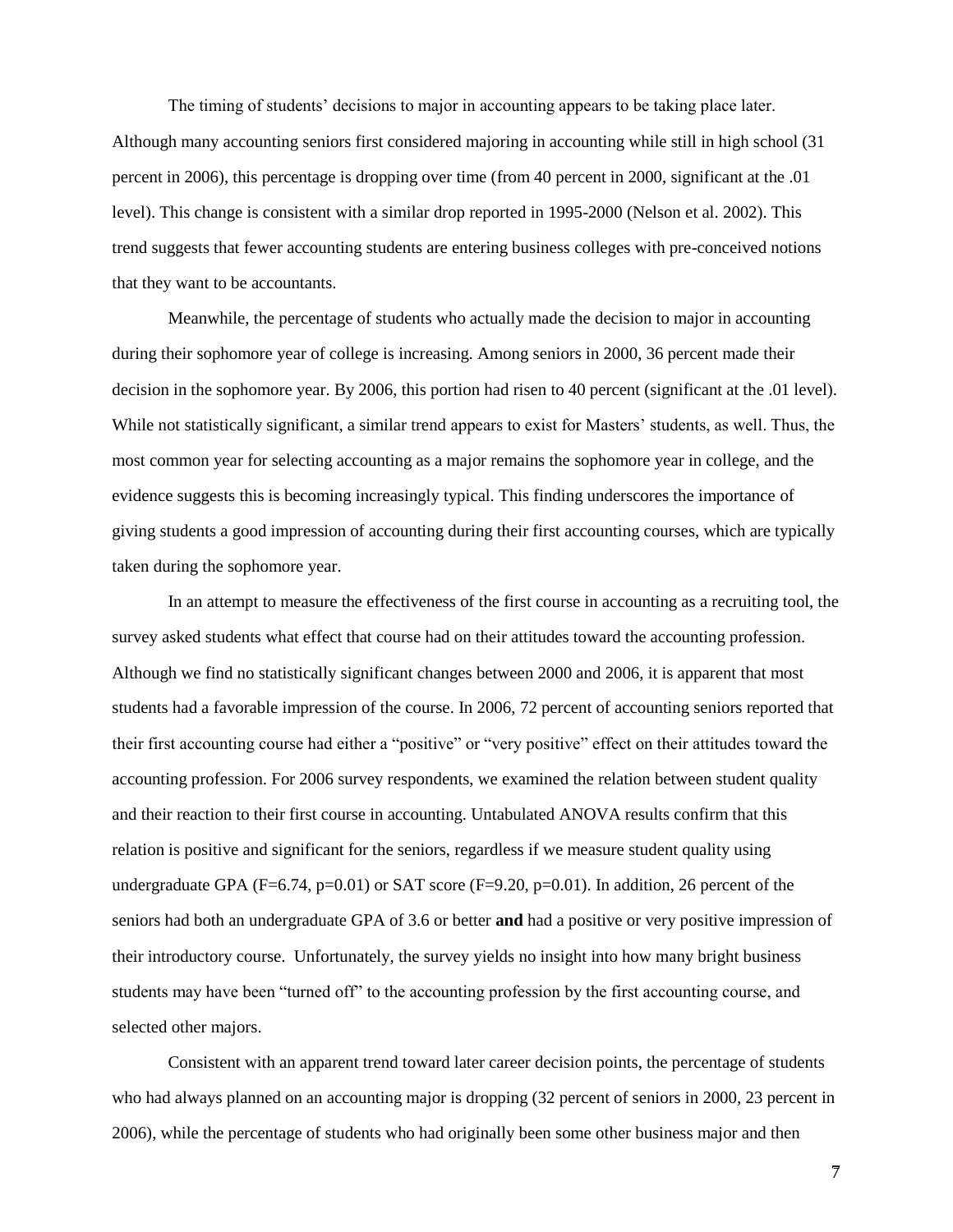switched to accounting is increasing (28 percent of seniors in 2000, 37 percent in 2006; significant at the .01 level). We report similar results among Masters' students (significant at the .05 level).

The reasons why students choose to major in accounting have also shifted significantly since 2000. In the 2000 survey, senior respondents were somewhat split between the "availability of jobs", "money/good salaries", "interesting/exciting profession", and "other" choices for why they chose accounting as a major. However, in 2006, over 33 percent of seniors identified the "availability of jobs" as the single most important factor that influenced their decisions to major in accounting. No other category of factors influencing senior students' decisions garnered more than 18 percent of the responses. While 33 percent of 2006 Masters' students also denoted the "availability of jobs" as the most significant factor in their decision to major in accounting, this represents little change from the 2000 survey.

This shift to "availability of jobs" as the most influential factor among seniors in deciding on an accounting major closely mirrors the FSA survey responses from the early 1990s. In fact, the 1991 survey results were remarkably similar to those from the 2000 survey. Moreover, between 1991 and 1995, the shift to "availability of jobs" as the dominant factor is nearly identical to the change that occurred between 2000 and 2006 (see Nelson and Vendrzyk 1996). These results are consistent with an interpretation that students' reasons for choosing to major in accounting are cyclical. In the mid-1990s, as now, the employment situation for accountants was very bright.

## **EXTRA-CURRICULAR INVOLVEMENT**

The survey revealed no substantive change in the percentage of senior students who are members of Beta Alpha Psi (BAP). The percentage of seniors actively involved in BAP was 24 percent in 2000 and 25 percent in 2006 (see Table 4). Among Masters' students, however, we detected significant changes (at the .01 level). While 39 percent participated in BAP in 2000, only 26 percent participated in 2006. This finding reverses a trend reported in the early 1990s. Membership in BAP among Masters' students rose significantly from 1991 to 1995, peaked in 1995, has dropped since, and is now at its lowest level since the surveys began (Nelson and Vendrzyk 1996; Nelson et al. 2002). While BAP membership among seniors has been much more stable, and the changes have not always been statistically significant, the raw data shows a similar but far less pronounced pattern.

We detected no statistical differences at the senior or Masters' levels regarding the number of students involved in "any form of student organization." The percentage of those involved in some form of a student organization remained at just over 70 percent for seniors and roughly 65 percent for Masters' students.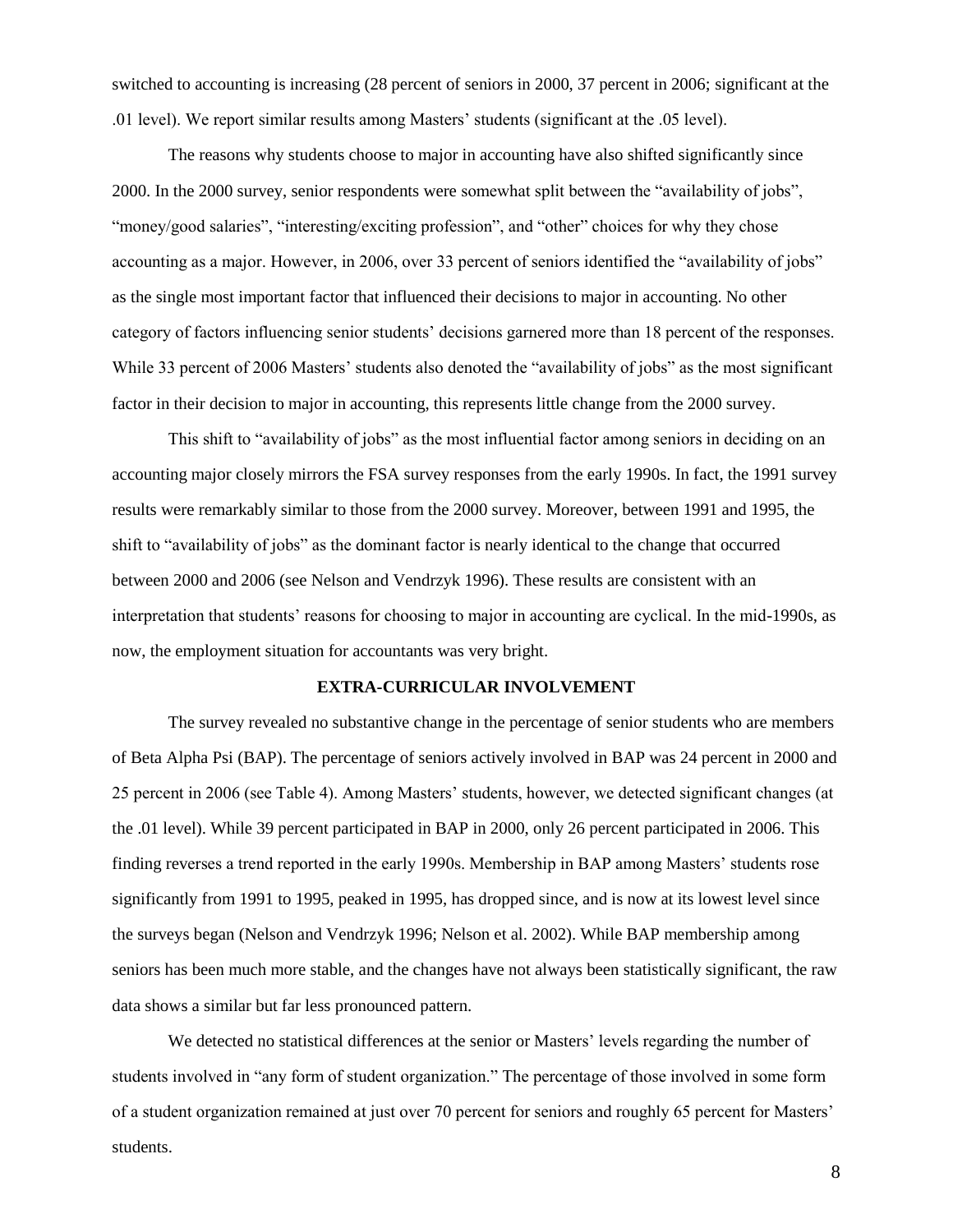|                                           |                |             | <b>SENIORS</b> |             |                          |                |     |  |
|-------------------------------------------|----------------|-------------|----------------|-------------|--------------------------|----------------|-----|--|
|                                           |                |             |                |             | <b>MASTERS' STUDENTS</b> |                |     |  |
|                                           | 2000<br>$(\%)$ | 2006<br>(%) | <b>F-value</b> | 2000<br>(%) | 2006                     | <b>F-value</b> |     |  |
| I am an active member of:                 |                |             |                |             |                          |                |     |  |
| Beta Alpha Psi                            |                |             | 0.21           |             |                          | 17.23          | *** |  |
| Yes                                       | 24.2           | 25.1        |                | 38.8        | 26.4                     |                |     |  |
| N <sub>o</sub>                            | 75.8           | 74.9        |                | 61.2        | 73.6                     |                |     |  |
| Any student organization <sup>a</sup>     |                |             | 1.34           |             |                          | 0.29           |     |  |
| Yes                                       | 70.2           | 72.6        |                | 66.5        | 64.8                     |                |     |  |
| N <sub>o</sub>                            | 29.8           | 27.4        |                | 33.5        | 35.2                     |                |     |  |
| <b>Internship Experience</b>              |                |             | 0.84           |             |                          | 4.45           | **  |  |
| Already Completed/Currently<br>Completing | 47.2           | 48.6        |                | 54.7        | 59.6                     |                |     |  |
| Accepted/Definite Plans                   | 10.6           | 11.5        |                | 6.0         | 8.6                      |                |     |  |
| Maybe                                     | 8.9            | 8.4         |                | 9.6         | 7.5                      |                |     |  |
| N <sub>o</sub>                            | 33.3           | 31.5        |                | 29.7        | 24.3                     |                |     |  |
|                                           |                |             | $\chi^2$       |             |                          | $\chi^2$       |     |  |
| How many years of college                 |                |             | 3.86           |             |                          | 3.63           |     |  |
| should be required to be                  |                |             |                |             |                          |                |     |  |
| required to become a CPA? $(\%)$          |                |             |                |             |                          |                |     |  |
| 4 years                                   | 25.1           | 24.3        |                | 18.4        | 16.4                     |                |     |  |
| 5 years                                   | 56.6           | 56.5        |                | 58.1        | 55.7                     |                |     |  |
| 6 years                                   | 16.3           | 16.7        |                | 19.4        | 24.4                     |                |     |  |
| 7 years                                   | 1.2            | 2.1         |                | 2.8         | 2.5                      |                |     |  |
| More than 7 years                         | 0.8            | 0.4         |                | 1.3         | 1.0                      |                |     |  |

#### **Table 4. Extra-curricular Involvement, Internship Experience, and Certification Requirement SENIORS**

<sup>a "</sup>Any student organization" includes Beta Alpha Psi, other accounting and business organizations, other academic organizations, honorary societies, and social, cultural and athletic organizations \*\*Indicates significance at the .05 level; \*\*\* Indicates significance at the .01 level

While significant only for the Masters' students (at the .05 level), the percentage of students who had already completed or were currently completing internships increased. Nearly 49 percent of 2006 seniors and 60 percent of 2006 Masters' students had completed or were currently completing internships. This upward trend is consistent with the 1995 vs. 2000 study, which documents very large increases in the number of students engaged in internships (nearly doubling between 1995 and 2000 for Masters' students; see Nelson et al. 2002).

When asked how many years of university education should be required for certification as a public accountant, more than 75 percent of both the seniors and the Masters' students chose five years,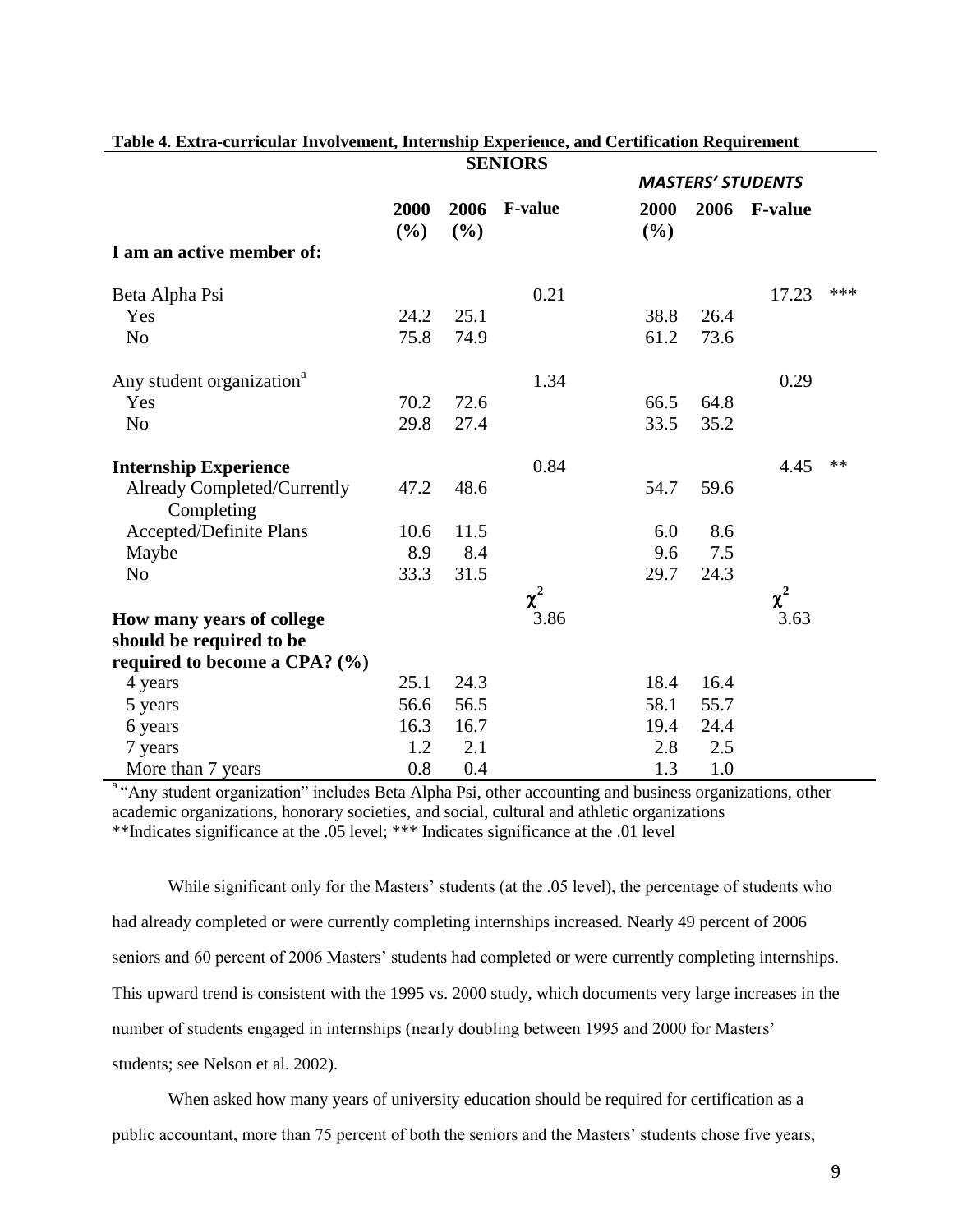with approximately 27 percent of the Masters' students choosing six years or more (see Table 4). Although we detected no significant changes between the 2000 and 2006 responses, the percentages are consistent with those reported in the 2000 survey (Nelson et al. 2002).

## **EDUCATION, CERTIFICATION AND CAREER PLANS**

The survey asked students their plans for post-graduate education with the question, "Do you plan to pursue additional education beyond the bachelor's degree?" While we detect no statistically significant changes between 2000 and 2006, we note that several previously reported trends seem to be continuing. Consistent with the trend established between 1995 and 2000, fewer of the 2006 seniors responded that they intended to cease their education with only a bachelor's degree (see Panel A of Table 5). Additionally, more seniors in 2006 indicated that they intended to obtain 150 credit hours before entering the profession with additional undergraduate courses or by pursuing a Masters' in Accounting degree such as a MPA or MAcc. However, fewer students responded that they expected to pursue the Master of Business Administration (MBA) degree. The latter finding continues the trend of declining interest in the MBA that occurred between 1995 and 2000 (Nelson et al. 2002). Students appear to be increasingly interested in an accounting-based graduate degree rather than the more general Master of Business Administration (MBA) degree.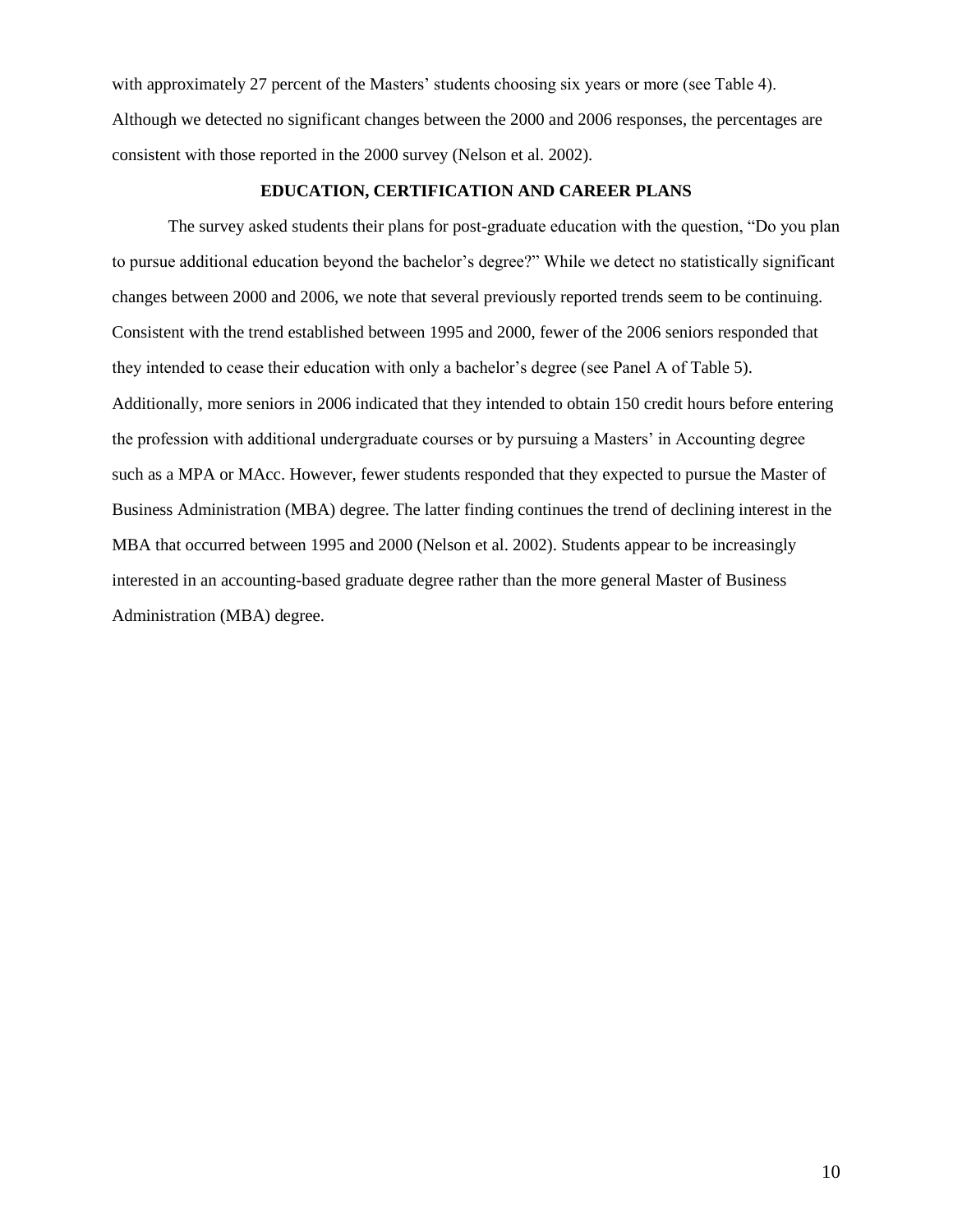|                                          | <b>SENIORS</b> |             |            |       |             | <b>MASTERS' STUDENTS</b> |          |     |
|------------------------------------------|----------------|-------------|------------|-------|-------------|--------------------------|----------|-----|
|                                          | 2000<br>(%)    | 2006<br>(%) | $\gamma^2$ |       | 2000<br>(%) | 2006<br>(%)              | $\chi^2$ |     |
| <b>Panel A: Education Plans</b>          |                |             |            |       |             |                          |          |     |
| Do you plan to pursue additional         |                |             | 11.79      | $***$ |             |                          | 2.07     |     |
| education beyond the bachelor's          |                |             |            |       |             |                          |          |     |
| degree?                                  |                |             |            |       |             |                          |          |     |
| Bachelor's degree only                   | 14.9           | 13.4        |            |       | na          | na                       |          |     |
| Professional entry with only bachelor's, | 19.7           | 17.8        |            |       | na          | na                       |          |     |
| then evening course (on the job) to get  |                |             |            |       |             |                          |          |     |
| 150 hours                                |                |             |            |       |             |                          |          |     |
| 150-hour bachelor's before professional  | 7.6            | 11.0        |            |       | na          | na                       |          |     |
| entry                                    |                |             |            |       |             |                          |          |     |
| MPA/MAcc/MSAccg/MSTax                    | 41.4           | 43.1        |            |       | 84.3        | 85.2                     |          |     |
| <b>MBA</b>                               | 16.1           | 13.9        |            |       | 10.8        | 11.7                     |          |     |
| PhD                                      | 0.3            | $0.8\,$     |            |       | 4.9         | 3.1                      |          |     |
|                                          |                |             |            |       |             |                          |          |     |
| <b>Panel B: Certification Plans</b>      |                |             |            |       |             |                          |          |     |
|                                          |                |             |            |       |             |                          |          |     |
| Have you taken the CPA Exam?             |                |             | 4.30       |       |             |                          | 25.70    | *** |
| Yes                                      | 1.2            | 1.1         |            |       | 6.8         | 18.1                     |          |     |
| No, will take later                      | 84.4           | 87.6        |            |       | 87.6        | 76.8                     |          |     |
| No, do not plan to take                  | 14.4           | 11.3        |            |       | 5.6         | 5.1                      |          |     |
| Have you taken the CMA Exam?             |                |             | 2.48       |       |             |                          | 3.39     |     |
| Yes                                      | 0.4            | 0.5         |            |       | 0.8         | 1.5                      |          |     |
| No, will take later                      | 20.5           | 17.8        |            |       | 20.6        | 16.7                     |          |     |
| No, do not plan to take                  | 79.1           | 81.7        |            | ***   | 78.6        | 81.8                     |          |     |
| Have you taken the CIA Exam?             |                |             | 18.18      |       |             |                          | 2.09     |     |
| Yes                                      | 0.3            | 0.5         |            |       | 0.7         | 1.3                      |          |     |
| No, will take later                      | 19.3           | 27.3        |            |       | 18.1        | 21.0                     |          |     |
| No, do not plan to take                  | 80.4           | 72.2        |            |       | 81.2        | 77.7                     |          |     |
| Have you taken the CISA Exam?            |                |             | 1.65       |       |             |                          |          |     |
| Yes                                      | 0.3            | 0.7         |            |       | 0.8         | 0.7                      | 0.43     |     |
| No, will take later                      | 12.6           | 13.1        |            |       | 13.8        | 12.4                     |          |     |
| No, do not plan to take                  | 87.1           | 86.2        |            |       | 85.4        | 86.9                     |          |     |
|                                          |                |             |            |       |             |                          |          |     |
| Panel C: Career Plans                    |                |             |            |       |             |                          |          |     |
| What type of accounting is your first    |                |             | 15.08      | ***   |             |                          | 7.30     |     |
| choice to pursue as a career after       |                |             |            |       |             |                          |          |     |
| graduation?                              |                |             |            |       |             |                          |          |     |
| Education                                | 0.7            | 0.9         |            |       | 3.5         | 1.7                      |          |     |
| Government                               | 6.6            | 9.7         |            |       | 4.8         | 7.6                      |          |     |
| Industry                                 | 22.1           | 16.7        |            |       | 14.1        | 12.1                     |          |     |
| Public accounting                        | 61.2           | 64.4        |            |       | 71.8        | 73.1                     |          |     |
| Not planning a career in accounting      | 9.4            | 8.3         |            |       | 5.8         | 5.5                      |          |     |

# **Table 5. Education, Certification, and Career Plans**

na indicates the data is not available.

\*\*Indicates significance at the .05 level; \*\*\* Indicates significance at the .01 level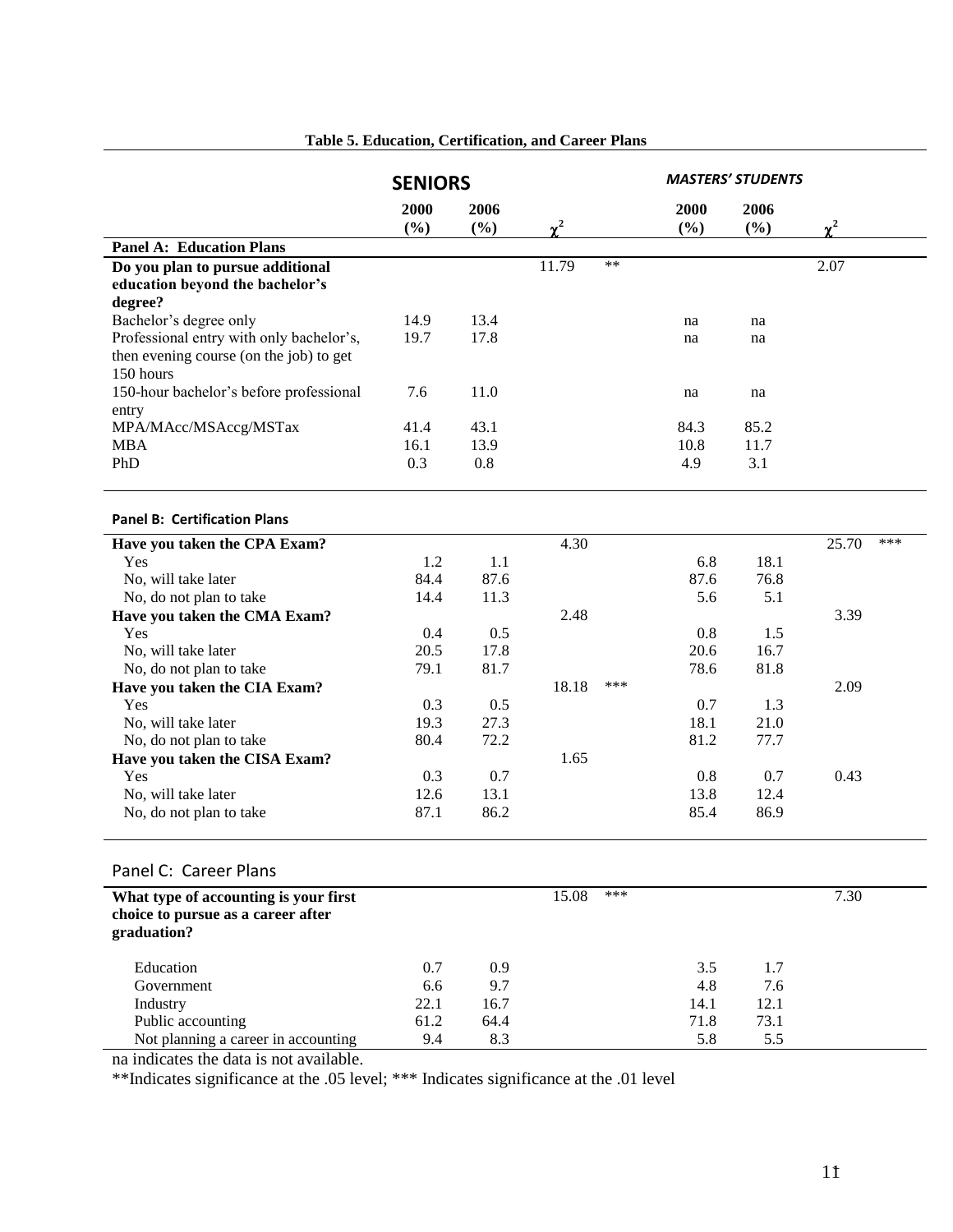The survey asked students if they plan to sit for the following professional examinations: Certified Public Accountant (CPA), Certified Management Accountant (CMA), Certified Internal Auditor (CIA), and Certified Information Systems Auditor (CISA). As shown in Panel B of Table 5, the CPA overwhelmingly remains the certification of choice among accounting students. We detected a shift in the percentage of Masters' students planning to sit for the CPA examination at a future date versus having already done so (significant at the .01 level). The timing of when Masters' students take the CPA exam has fluctuated over time. For example, Nelson et al. (2002) reports that approximately 16 percent had already taken the CPA exam in 1995, compared to about seven percent in 2000. We also report seven percent in 2000 followed by an increase to 18 percent in 2006). With changes and variations in state laws and regulations regarding when applicants can sit for the exam, it is possible that this temporary shift was related to 150-hour implementation and/or the move to computerization of the exam. The important statistic, however, is that the total percentage of Masters' students who have taken or are planning to take the CPA exam has remained at roughly 95 percent. Similarly, we detected no statistically significant change in the percentage of seniors who have taken or are planning to take the CPA exam (86 percent in 2000 and 89 percent in 2006).

The other three professional exams were far less popular, with percentages of students planning to sit for them ranging mostly in the teens and twenties. The CMA designation is apparently becoming less popular among both senior and Masters' students, with the raw data suggesting a continuation of a downward trend that commenced in 1995 (see Nelson et al. 2002). In 2006, only 18 percent of seniors and 18 percent of Masters' students planned to sit for the CMA exam. However, the CIA credential gained popularity among seniors, with an increase from 20 percent in 2000 to 28 percent in 2006 planning to sit for the CIA (significant at the .01 level). Similarly, 18 percent of Masters' students in 2000 and 22 percent in 2006 planned to sit for the CIA exam (although the difference was not statistically significant). From the 2006 survey, 13 percent of seniors and 12 percent of Masters' students plan to sit for the CISA exam. These statistics are virtually unchanged from year 2000.

The survey asked students about their career plans with the question, "What type of accounting is your first choice to pursue as a career after graduation?" Consistent with responses regarding professional examination plans, interest in public accounting as a career choice appears to be increasing, while interest in careers in industry appears to be decreasing. The percentage of seniors desiring careers in public practice was 61 percent in 2000 and 64 percent in 2006 (see Panel C of Table 5). The percentage of Masters' students interested in public accounting was 72 percent in 2000 and 75 percent in 2006.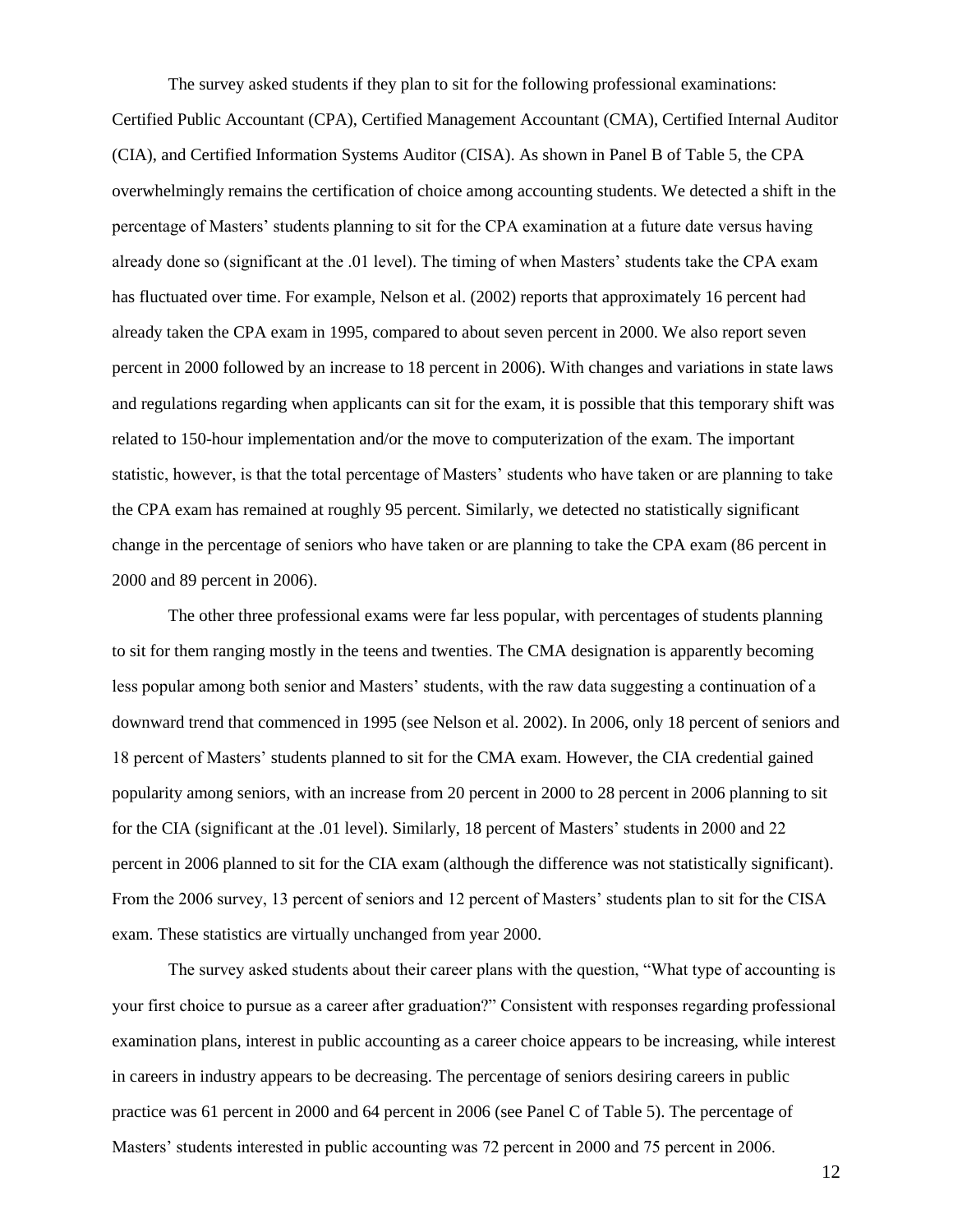Although these changes were not statistically significant in the present study, the raw data implies a continuation of a trend reported in the 1995-2000 study wherein both seniors and Masters' students indicated increasing interest in public accounting across time (Nelson et al. 2002).

Also continuing the trend established between 1995 and 2000, interest in industry as a career choice appears to be on the decline at both the senior and Master's levels. We detect no significant changes in the percentage of seniors and Masters' students for whom industry would be their first career choice. The percentage of students desiring careers in industry is 22 percent on 2000 versus 17 percent in 2006, a statistically insignificant decrease). Similarly, the percentage of Masters' students making this choice was 14 percent in 2000 and 12 percent in 2006. While not statistically significant, it is worthy of note that the percentage of Masters' students who plan to pursue PhDs was lower in 2006 (3.1 percent) than in 2000 (4.9 percent), concurrent with a corresponding drop in those planning a career in education (3.5 percent in 2000, 1.7 percent in 2006).

#### **DISCUSSION AND IMPLICATIONS**

This study reports the results of surveys of senior accounting majors and accounting Masters' students at 20 schools that are members of the Federation of Schools of Accountancy. The surveys measured changes in student characteristics between the years 2000 and 2006.

Although the percentage of minority students (excluding international students) among seniors increased significantly during this time, we report no similar increase at the graduate level. This finding has important implications for the public accounting profession. Since most states require 150 hours for certification, it is possible that fewer minorities will be entering the profession with Masters' degrees than are enrolling as accounting majors. Future research needs to address why fewer minorities are continuing beyond the baccalaureate level. If this phenomenon relates to financial considerations (i.e., rising graduate tuition rates and socioeconomic status), more may need to be done in the way of scholarships and financial aid for economically disadvantaged students. If it relates to other factors, such as a lack of role models, the profession needs to address that problem. In any case, the finding is troubling, particularly in light of the very high interest in careers in public accounting reported by students at both the undergraduate and graduate levels.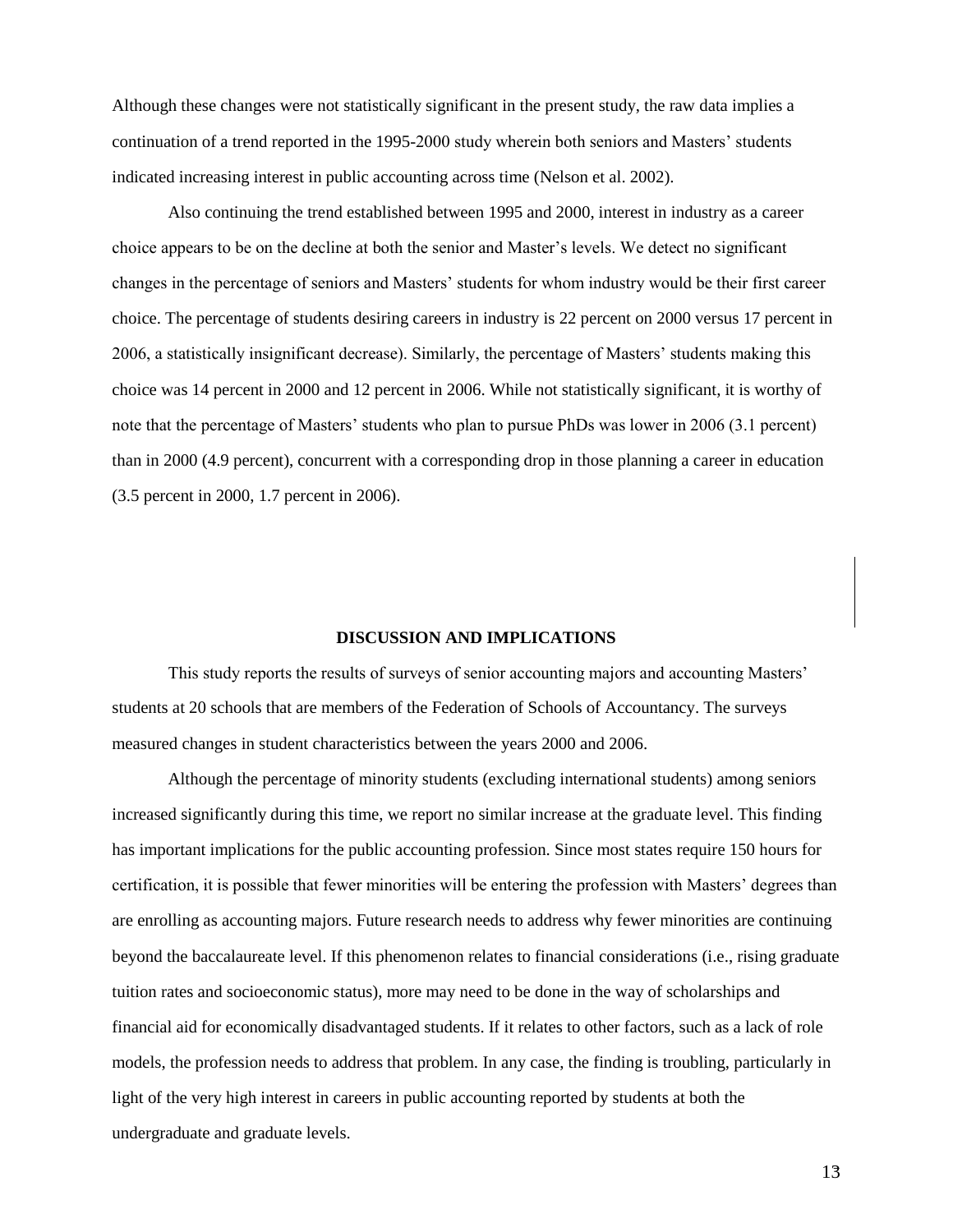We detect a shift in the gender mix at the graduate level with a drop in the percentage of female Masters' students, although females still comprise a small majority at both the graduate and undergraduate levels. Interestingly, in 1995 females were significantly underrepresented in Masters' programs. In 2000, it was the reverse with males significantly underrepresented. The current gender mix at the graduate level is consistent with the undergraduate mix, which has remained stable throughout the last 15 years.

The results of the study are consistent with previously reported trends towards younger, more full-time students at both the senior and Master's levels, with more students in the under-25, full-time group. This suggests that more students are going straight through school, with fewer non-traditional paths to an accounting degree. Additionally, more students are completing internships.

As in past studies, measures of scholastic aptitude and performance imply an increase in student quality. Although the results must be interpreted with caution because of possible grade inflation, accounting educators and professionals may be encouraged that student quality appears to be increasing (or, at a minimum, that it is certainly not decreasing). Both high school and college GPAs rose significantly between 2000 and 2006 for both seniors and Masters' students. Although not significant in this study, the results are consistent with trends reported in past studies of upward trends in SAT/ACT scores among seniors. Additionally, among Masters' students, SAT/ACT and GMAT scores increased significantly between 2000 and 2006. Thus, it would appear that accounting is still attracting good students. Incidentally, fewer students are taking the GMAT exam, implying that some schools may be dropping the GMAT as a requirement for entrance into their graduate programs.

The findings regarding the factors influencing and the timing of students' decisions to choose accounting as an academic major have important implications for those engaged in creating and implementing strategies to recruit qualified students into accounting programs. Students are deciding to major in accounting later in their academic careers. More students are making this decision during their sophomore years of college, while fewer are doing so while in high school. Concurrently, the percentage of students who always planned on an accounting major is dropping, while the percentage of those who originally planned on another business major and switched to accounting is increasing. These findings imply that, while outreach programs to high school students may still be appropriate, recruiting efforts might be more effectively directed toward students in their sophomore years in college. They also highlight the importance of the first college course in accounting as a recruiting tool (AECC 1992). Unfortunately, however, the study found no change between 2000 and 2006 in how well students reacted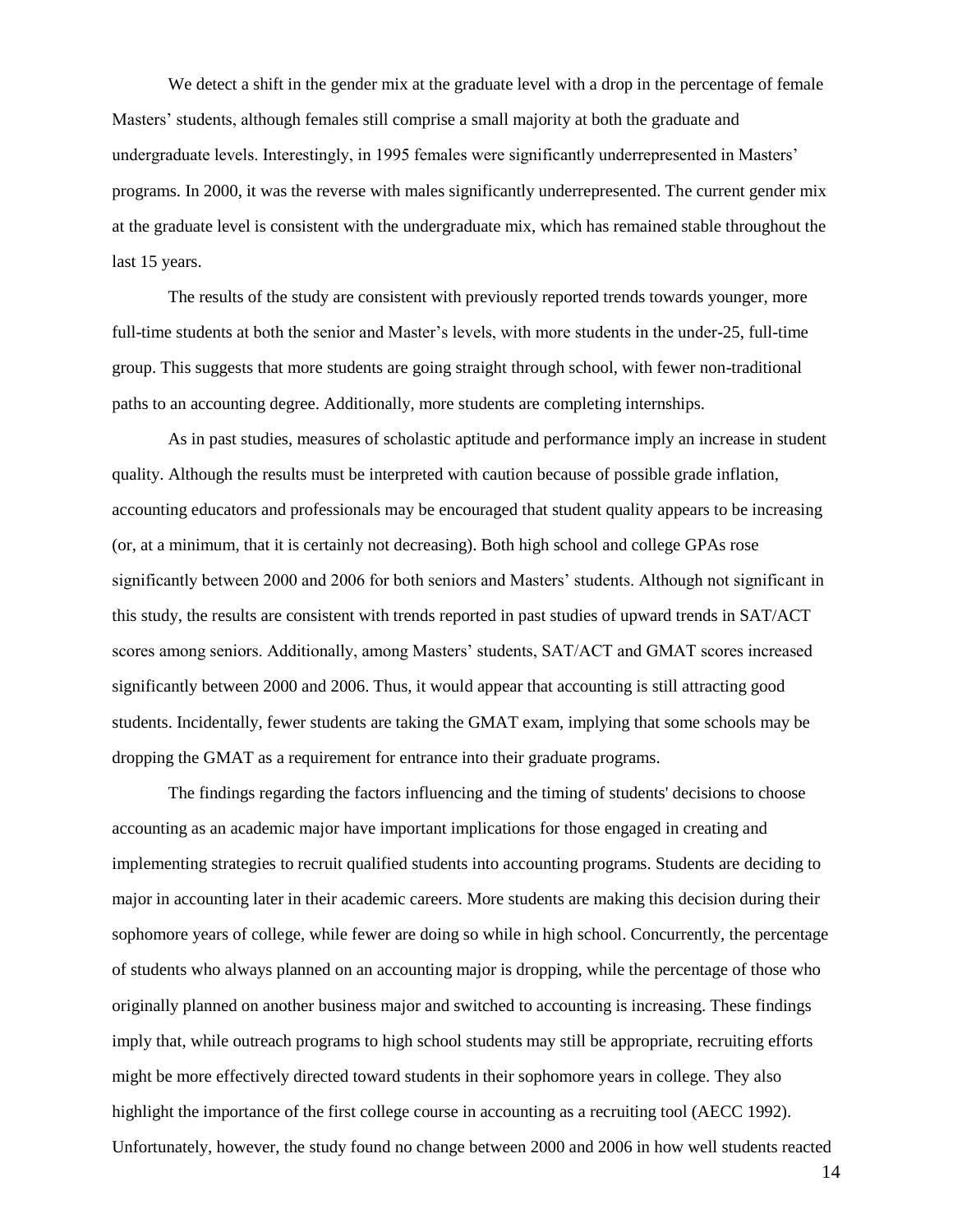to the first course in their perceptions of accounting. The finding that so many accounting students personally know an accountant implies that relatively few students who do not personally know an accountant are choosing accounting as a major. Perhaps negative stereotypes of accounting may indeed influence students who do not have personal experience with role models to offset and dispel the stereotypes.

The findings regarding reasons why students choose accounting as an academic major are fascinating. The period 2000-2006 experienced a shift almost identical to one that occurred in 1991-1995, with "availability of jobs" increasing in importance. Clearly, with the implementation of SOX, the job market for accountants has been very good in recent years. This implies that efforts to recruit accounting majors may be more effective if periodically adapted to reflect students' primary concerns.

Beta Alpha Psi membership is stable at the undergraduate level but has dropped among Masters' students. Past surveys reveal that BAP membership among graduate students increased between 1991 and 1995, peaked between 1995 and 2000, and dropped from 2000 to 2006. Because many believe that outside-of-class experiences are helpful, if not critical, in developing the knowledge, skills, and abilities (KSAs) desired by the profession (*Perspectives* 1989; AECC 1990), this finding is disturbing. On the other hand, perhaps this shortfall is being offset by increases in the number of students completing internships.

Although we find no significant change in the number of students pursuing graduate degrees between 2000 and 2006, our results are consistent with trends reported in prior surveys that indicate more students are planning to pursue graduate degrees and that more of them are doing so immediately after graduating with their bachelors' degrees, rather than waiting until a later time. This finding is hardly surprising, given the implementation of the150-hour rule in many states. What is interesting is that, even though the 150-hour rule allows more general studies, more students are pursuing professional accounting degrees rather than MBAs.

Of particular concern to accounting educators and to the profession is that fewer students are planning to pursue Ph.D.s and fewer are planning on careers in education. While not statistically significant, this possible trend is particularly disconcerting given a projected shortfall in accounting PhDs in coming years (Sharman 2007). Unfortunately, this does not bode well for Fogarty and Markarian's (2007) hope that SOX might persuade a large number of students to pursue a doctorate in accounting.

- 15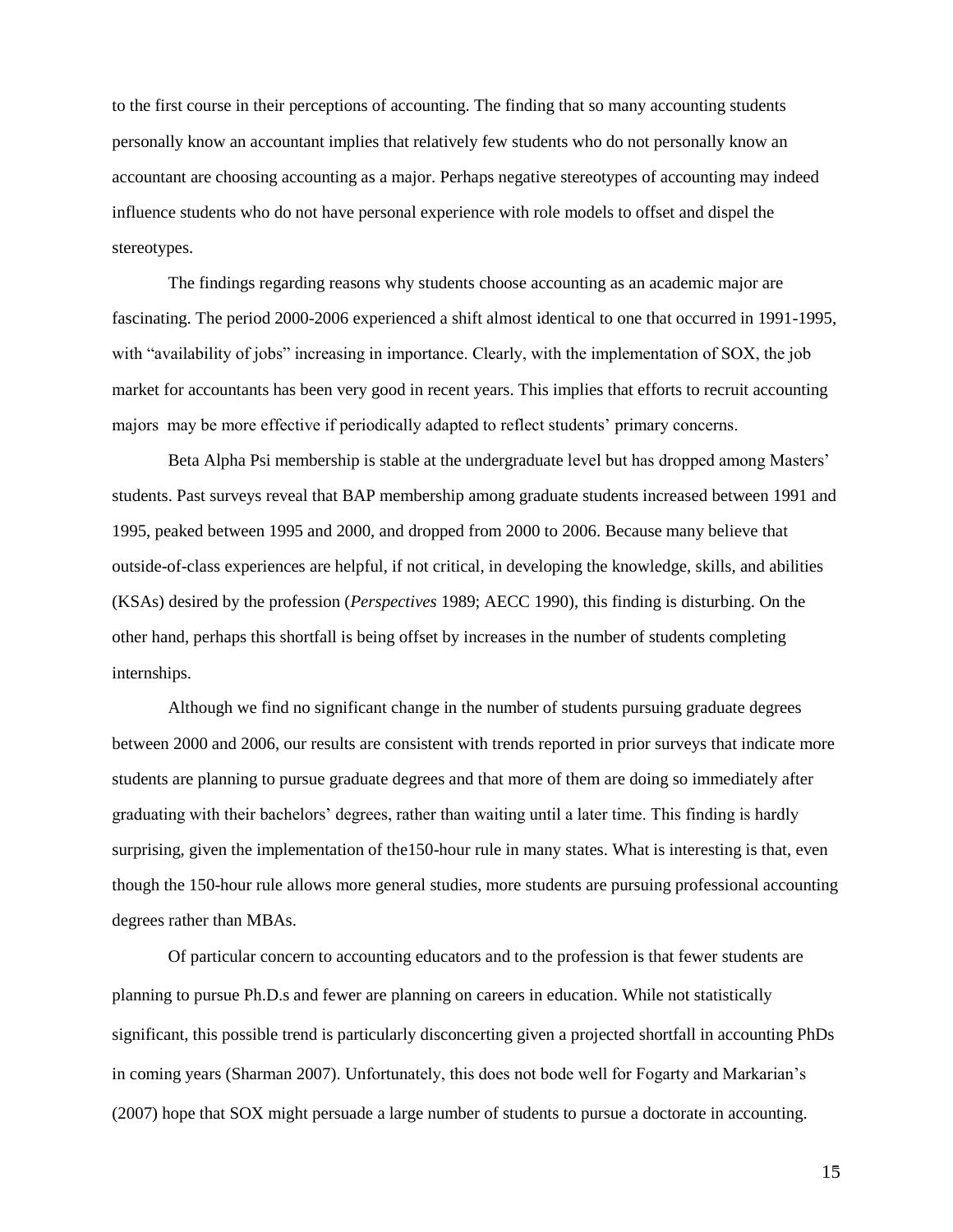Rather, our results suggest that the decline of tenure-track faculty, especially at the assistant professor level, reported by Fogarty and Markarian's (2007) will continue.

Both seniors and Masters' students indicated strong interest in careers in public accounting and plans to sit for the CPA examination. Coupled with the findings that more students are pursuing the accounting major as a result of job availability, these results suggest that the impact of job creation associated with the passage of SOX more than offset the negative press aimed at public accounting, such as lawsuits and governmental probes, as it pertains to student perceptions and ultimate college major choice.

Meanwhile, fewer students are indicating an interest in careers in industry, and fewer are planning to sit for the CMA examination. On the other hand, more students plan to sit for the CIA examination. Obviously, these results have important strategic implications for professional organizations such as the American Institute of Certified Public Accountants, Institute of Management Accountants, and Institute of Internal Auditors, as well as to recruiters. They also have curricular implications as various schools consider strategic niches in the education marketplace (Nelson et al. 1998).

The study reveals a continuing high level of support among both seniors and Masters' students for a requirement for five or more years of college education for CPAs. Although there was no significant change in attitudes toward the 150-hour requirement between 2000 and 2006, more than 25 percent still think that certification should require six or more years.

## **LIMITATIONS AND CONCLUSION**

The data and trends reported in this study are subject to several important limitations. First, the findings may not generalize to accounting programs at schools or departments that are not members of the FSA. Students in this study were all located at institutions with accredited graduate programs in professional accounting. Since differences may exist between FSA-member and non-FSA-member institutions, the generalizability of this study's findings to the greater population of accounting programs within the United States, and certainly to programs outside the U.S., is limited.

A second limitation relates to a problem common to survey research, in general. Despite efforts to obtain responses from all accounting students at participating schools, differences may exist between students who actually completed the questionnaires and those who failed validity checks, chose to not complete the surveys, or were absent from class on the days the questionnaires were administered.

A final limitation relates to the use of self-reported measures. Some students may have knowingly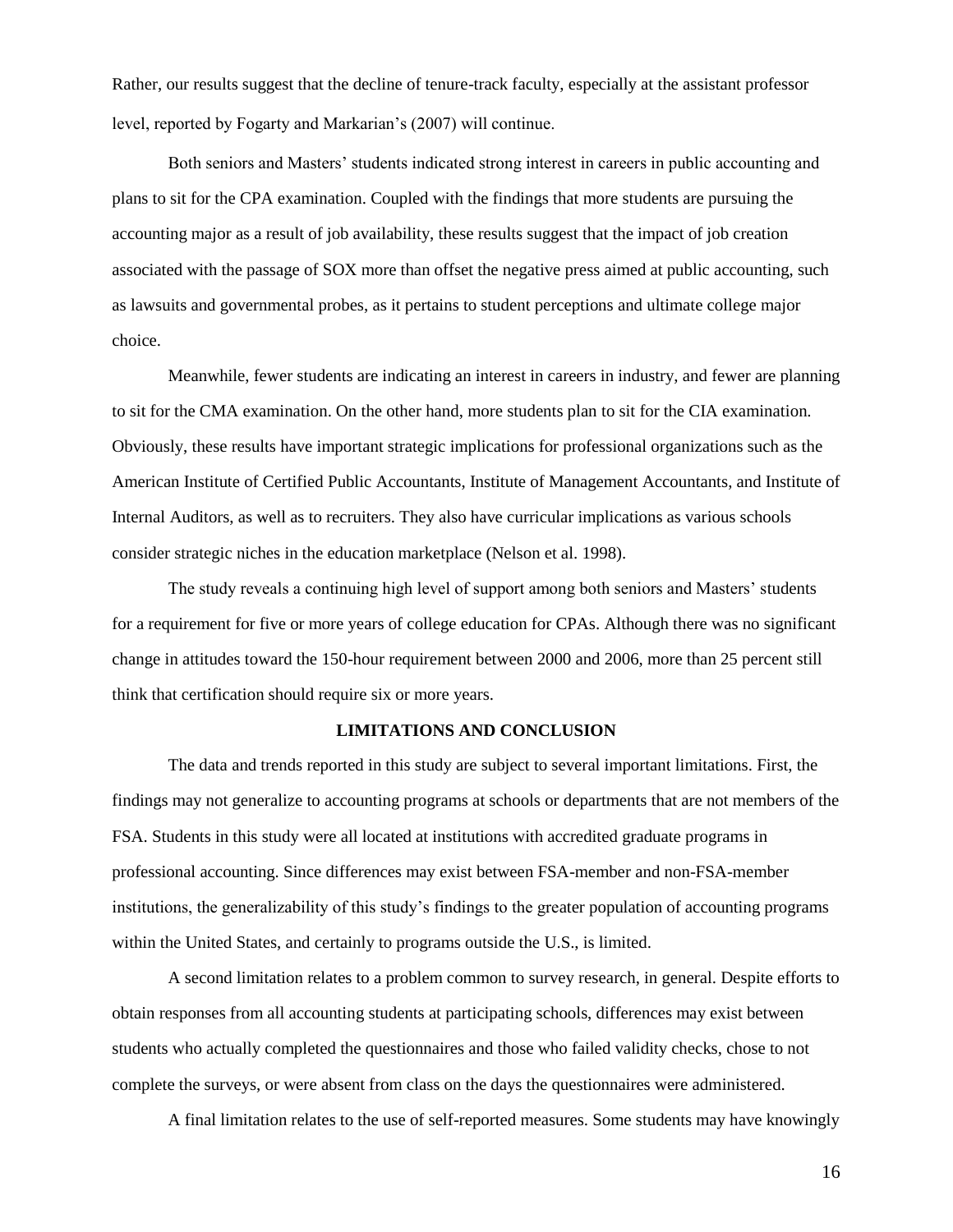reported inaccurate information. Additionally, some responses may be inaccurate for other reasons, including forgetting. This is particularly a concern with items dealing with information in the past (such as high school GPAs and SAT/ACT scores of Masters' students).

We recommend additional research to determine why minority students may not be continuing through the Master's level. We also suggest that the FSA continue to conduct this survey periodically, to enable the continued tracking of the student characteristics reported in this article. After all, these students are the future of both public and private accounting. It is hoped that the longitudinal data will continue to provide insights and implications for such issues as student recruitment strategies, minority representation in accounting programs, the 150-hour requirement, the introductory accounting, extra-curricular programs and internships, professional certification and examinations, and other relevant topics in accounting education.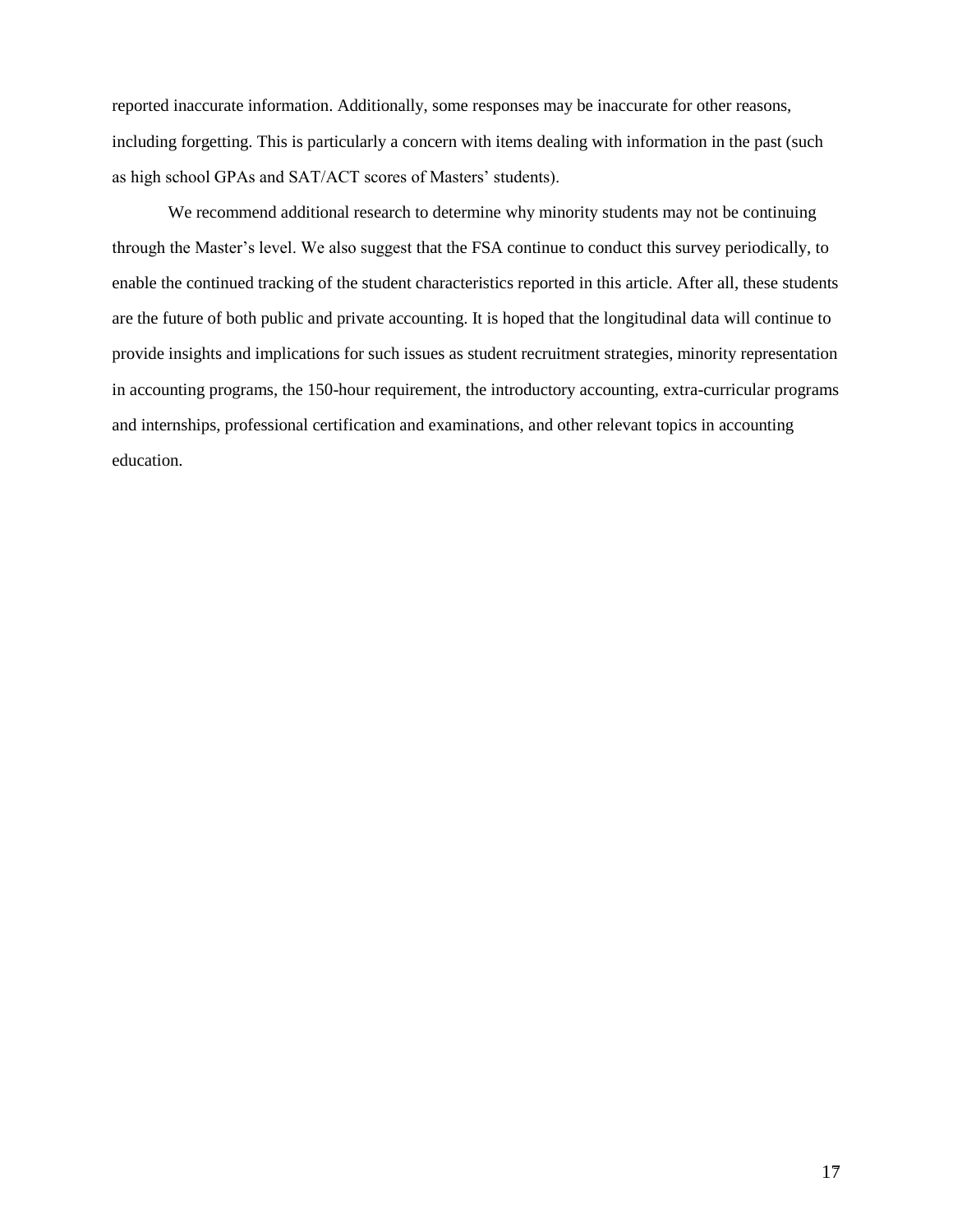## **REFERENCES**

- Accounting Education Change Commission (AECC). 1992. The first course in accounting: Position statement number two. *Issues in Accounting Education, 7* (Fall): 249-251.
- Accounting Education Change Commission (AECC). 1990. Objectives of education for accountants: Position Statement Number One. *Issues in Accounting Education, 5* (Fall): 307-312.
- Collins, S. H. 1987. Newsfeature recruitment. *Journal of Accountancy, 163(2)* (February): 53-58.
- Fogarty, T., and G. Markarian. 2007. An empirical assessment of the rise and fall of accounting as an academic discipline. *Issues in Accounting Education*, 22 (2) (May): 137-161.
- Graves, O. F., I. T. Nelson, and D. S. Deines. 1993. Accounting student characteristics: Results of the 1992 Federation of Schools of Accountancy (FSA) survey. *Journal of Accounting Education, 11* (Fall): 211-225.
- \_\_\_\_\_\_, I. T. Nelson, and J. R. Davis. 1992. Accounting student characteristics: A survey of accounting majors at Federation of Schools of Accountancy (FSA) schools. *Journal of Accounting Education, 10* (Spring): 25-37.
- \_\_\_\_\_\_, J. R. Davis, D. S. Deines, I. T. Nelson, and B. Sanders. 1991. Where are the good students? Report of the 1990 data base committee. *Proceedings of the Fourteenth Annual Meeting of the FSA*, (73-79). Chicago, IL: Federation of Schools of Accountancy.
- Liebtag, B. 1987. Newsfeature compensation curves. *Journal of Accountancy, 164(2)* (August): 75-79.
- Nelson, A. T. 1989. The human resource dilemma in accounting. *Journal of Accountancy, 168(2)* (August): 46-51.
- Nelson, I. T., V. P. Vendrzyk, J. J. Quirin, and R. D. Allen. 2002. No, the sky is not falling: Evidence of accounting student characteristics at FSA schools, 1995-2000. *Issues in Accounting Education, 17(3)* (August): 269-287.
- \_\_\_\_\_\_, J. A. Bailey, and A. T. Nelson. 1998. Changing accounting education with purpose: Marketbased strategic planning for departments of accounting. *Issues in Accounting Education* (Spring): 301-326.
- \_\_\_\_\_\_, and V. P. Vendrzyk. 1996. Trends in accounting student characteristics: A longitudinal study at FSA schools, 1991-95. *Journal of Accounting Education, 14* (Fall): 453-475.
- \_\_\_\_\_\_, and D. S. Deines, 1995. Accounting student characteristics: Results of the 1993 and 1994 Federation of Schools of Accountancy (FSA) surveys. *Journal of Accounting Education, 13*  (Fall): 393-411.
- *Perspectives on education: Capabilities for success in the accounting profession*. 1989. Arthur Andersen and Co., Arthur Young, Coopers and Lybrand, Deloitte Haskins and Sells, Ernst and Whinney, Peat Marwick Main and Co., Price Waterhouse, and Touche Ross (The Big 8). New York, NY.

Rojstaczer, Stuart. 2003. Grade Inflation at American Colleges and Universities. [www.gradeinflation.com](http://www.gradeinflation.com/)

Sharman, P. A. 2007. The Ph.D. shortage. *Strategic Finance,* (April): 8, 55.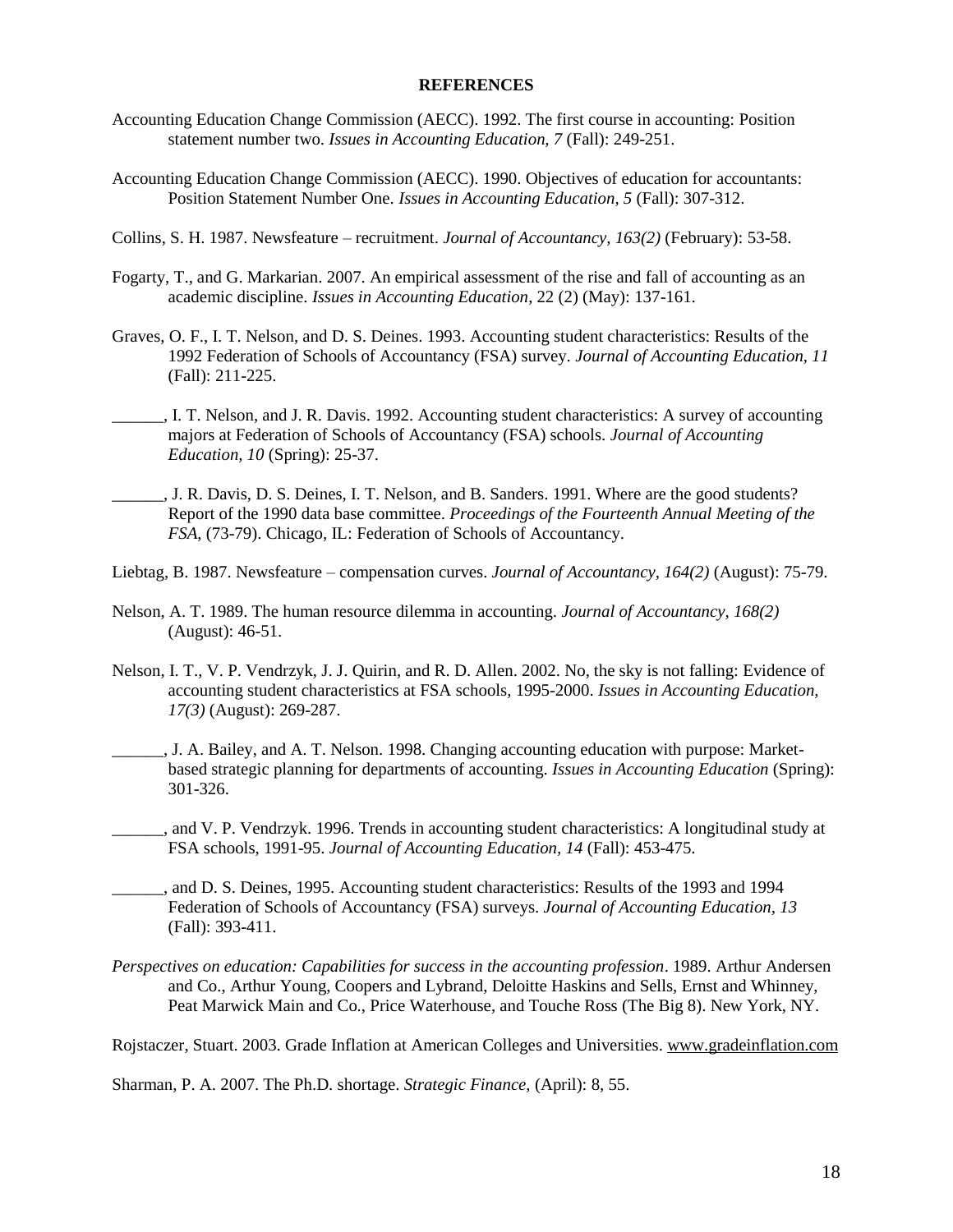# **APPENDIX A**

## **LIST OF PARTICIPATING SCHOOLS INCLUDED IN THIS STUDY**

University of Alabama Auburn University University of Delaware University of Denver George Mason University Kansas State University Louisiana Tech University Loyola College Miami University University of Nebraska-Lincoln New Mexico State University State University of New York at Buffalo Northern Illinois University Old Dominion University Southern Illinois University Texas A&M University University of Texas at Arlington Utah State University Virginia Polytechnic Institute & State University Wake Forest University